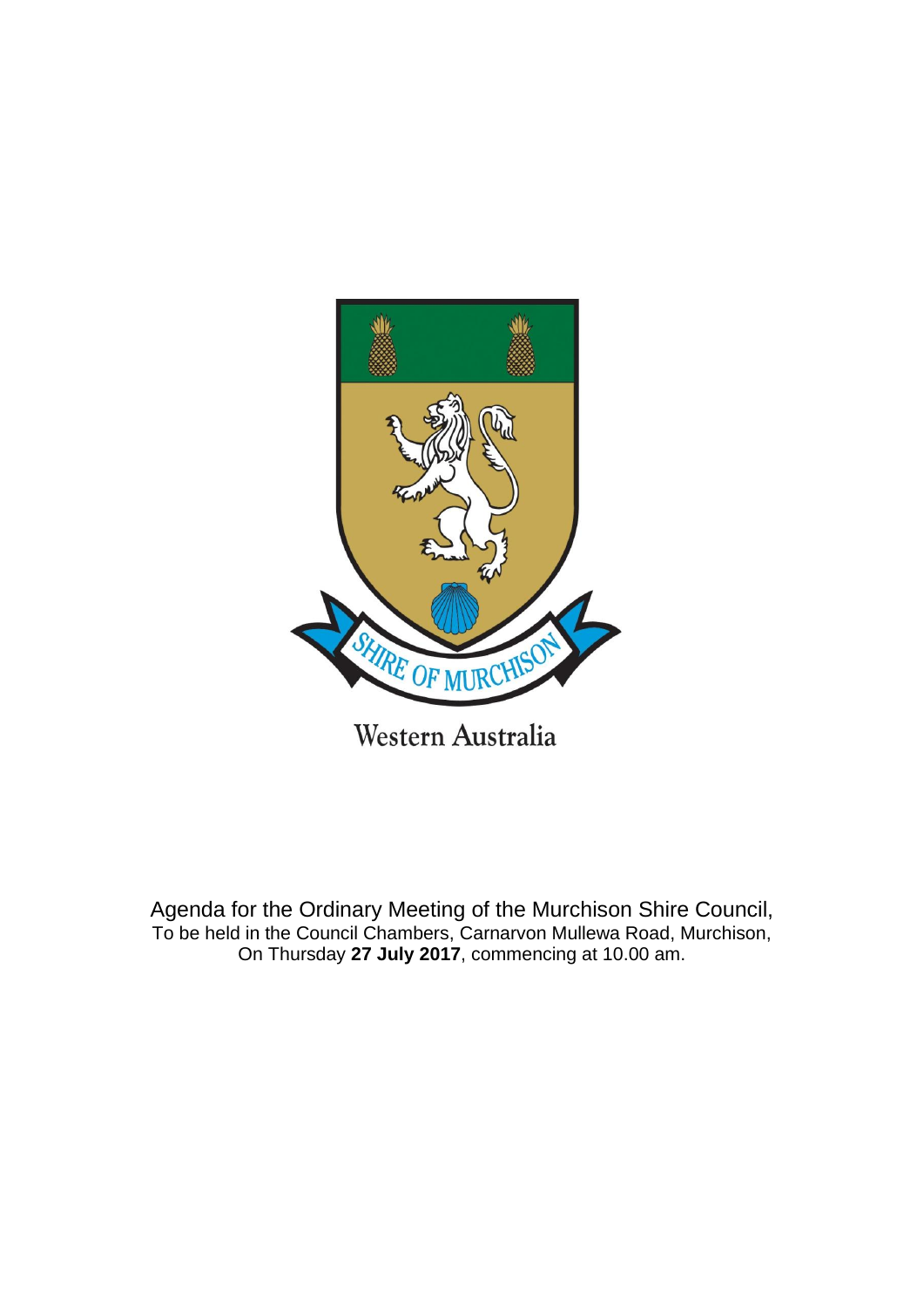# **TABLE OF CONTENTS**

| $\mathbf{1}$ .   | DECLARATION OF OPENING/ANNOUNCEMENT OF VISITORS 3       |                                                                                     |    |
|------------------|---------------------------------------------------------|-------------------------------------------------------------------------------------|----|
| 2.               | RECORD OF ATTENDANCE/APOLOGIES/LEAVE OF ABSENCE 3       |                                                                                     |    |
| 3.               | RESPONSE TO PREVIOUS PUBLIC QUESTIONS TAKEN ON NOTICE 3 |                                                                                     |    |
| 4.               |                                                         |                                                                                     |    |
|                  | 4.1                                                     |                                                                                     |    |
| 5.               |                                                         |                                                                                     |    |
| 6.               |                                                         |                                                                                     |    |
| $\overline{7}$ . | NOTICE OF ITEMS TO BE DISCUSSED BEHIND CLOSED DOORS3    |                                                                                     |    |
| 8.               |                                                         |                                                                                     |    |
|                  | 8.1                                                     |                                                                                     |    |
| 9.               | ANNOUNCEMENTS BY PRESIDING PERSON WITHOUT DISCUSSION3   |                                                                                     |    |
| 10.              | PETITIONS/DEPUTATIONS/PRESENTATIONS/SUBMISSIONS 4       |                                                                                     |    |
| 11.              |                                                         |                                                                                     |    |
| 12.              |                                                         |                                                                                     |    |
| 13.              |                                                         |                                                                                     |    |
|                  | 13.1                                                    |                                                                                     |    |
|                  | 13.2                                                    |                                                                                     |    |
| 14.              | 14.1                                                    |                                                                                     |    |
|                  | 14.2                                                    |                                                                                     |    |
| 15.              |                                                         |                                                                                     |    |
| 16.              |                                                         |                                                                                     |    |
|                  | 16.1                                                    |                                                                                     |    |
|                  | 16.2                                                    | Accounts Paid during the period since the last list was adopted/endorsed by Council | 10 |
|                  | 16.3                                                    |                                                                                     |    |
|                  | 17 <sub>1</sub>                                         |                                                                                     |    |
|                  | 17.1<br>17.2                                            | Call For Tender - Conversion of Beringarra Cue Road Sealed section to Gravel        | 17 |
|                  | 18.                                                     |                                                                                     |    |
|                  | 18.1                                                    |                                                                                     |    |
|                  | 18.2                                                    |                                                                                     |    |
|                  | 18.3                                                    |                                                                                     |    |
| 19.              |                                                         |                                                                                     |    |
| 20.              |                                                         |                                                                                     |    |
| 21.              |                                                         |                                                                                     |    |
| 22.              |                                                         |                                                                                     |    |
|                  | 22.1                                                    |                                                                                     |    |
|                  | 22.2                                                    |                                                                                     |    |
| 23.              |                                                         |                                                                                     |    |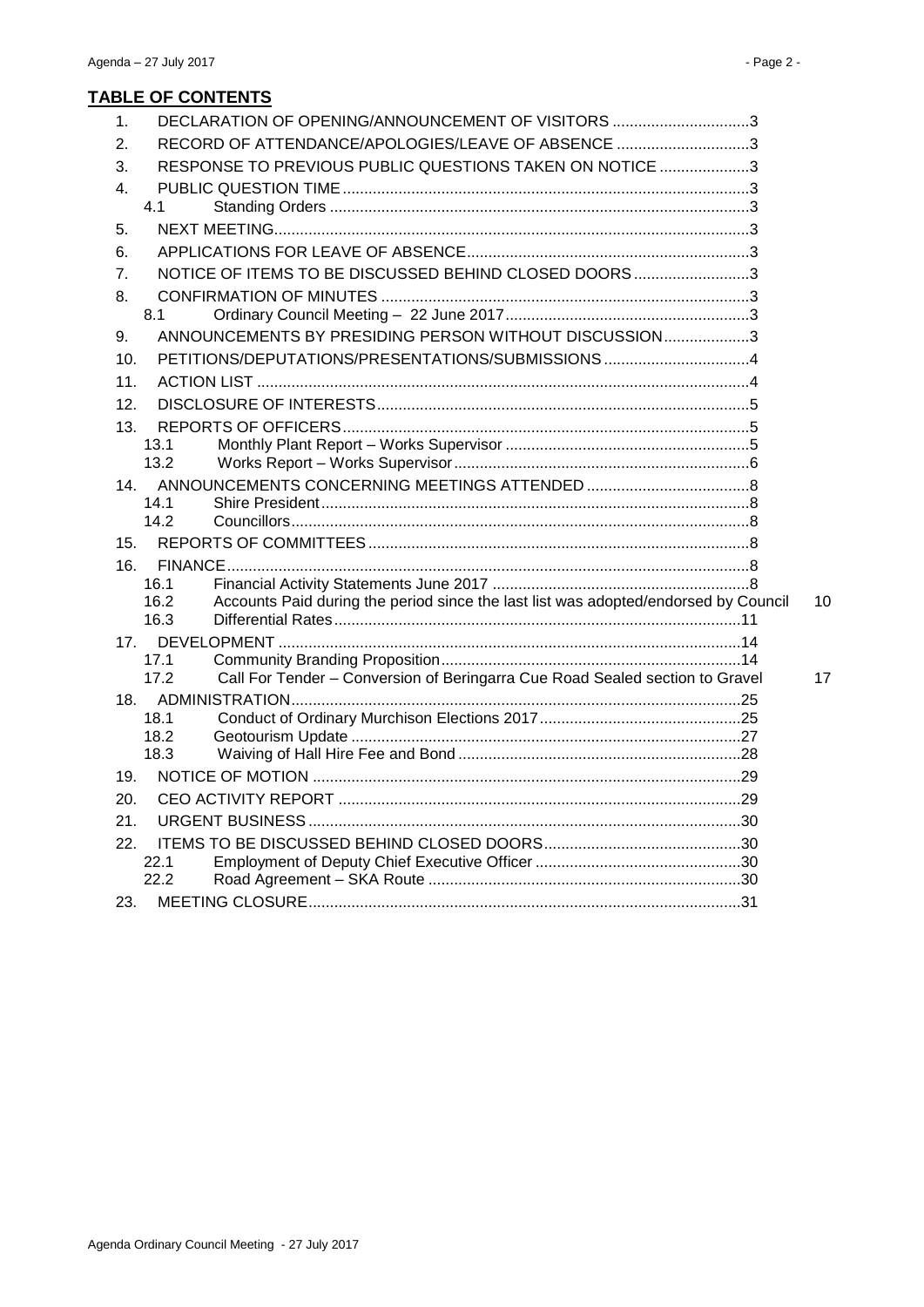# <span id="page-2-0"></span>**1. DECLARATION OF OPENING/ANNOUNCEMENT OF VISITORS**

# <span id="page-2-1"></span>**2. RECORD OF ATTENDANCE/APOLOGIES/LEAVE OF ABSENCE**

# <span id="page-2-2"></span>**3. RESPONSE TO PREVIOUS PUBLIC QUESTIONS TAKEN ON NOTICE** Nil.

# <span id="page-2-3"></span>**4. PUBLIC QUESTION TIME**

# <span id="page-2-4"></span>**4.1 Standing Orders**

| <b>Council Decision:</b><br><b>Moved: Councillor</b>                 | Seconded: Councillor |                 |
|----------------------------------------------------------------------|----------------------|-----------------|
| That the following Local Law-Standing Orders 2001 be stood down:     |                      |                 |
| 8.2 Limitation on the number of speeches<br>8.3 Duration of speeches |                      |                 |
| <b>Carried</b>                                                       | For:                 | <b>Against:</b> |

# <span id="page-2-5"></span>**5. NEXT MEETING**

# <span id="page-2-6"></span>**6. APPLICATIONS FOR LEAVE OF ABSENCE**

# <span id="page-2-7"></span>**7. NOTICE OF ITEMS TO BE DISCUSSED BEHIND CLOSED DOORS**

# <span id="page-2-8"></span>**8. CONFIRMATION OF MINUTES**

# <span id="page-2-9"></span>**8.1 Ordinary Council Meeting – 22 June 2017**

#### **Background:**

Minutes of the Ordinary Meeting of Council have previously been circulated to all Councillors.

#### **Recommendation:**

That the minutes of the Ordinary Council meeting held on 22 June 2017 be confirmed as an accurate record of proceedings

### **Voting Requirements:**

Simple majority

# *Council Decision:*

**Moved: Councillor Seconded: Councillor**

That the Minutes of the Ordinary Council meeting of 22 June 2017 be confirmed as an accurate record of proceedings.

| For: | <b>Against:</b> |
|------|-----------------|
|      |                 |

# <span id="page-2-10"></span>**9. ANNOUNCEMENTS BY PRESIDING PERSON WITHOUT DISCUSSION**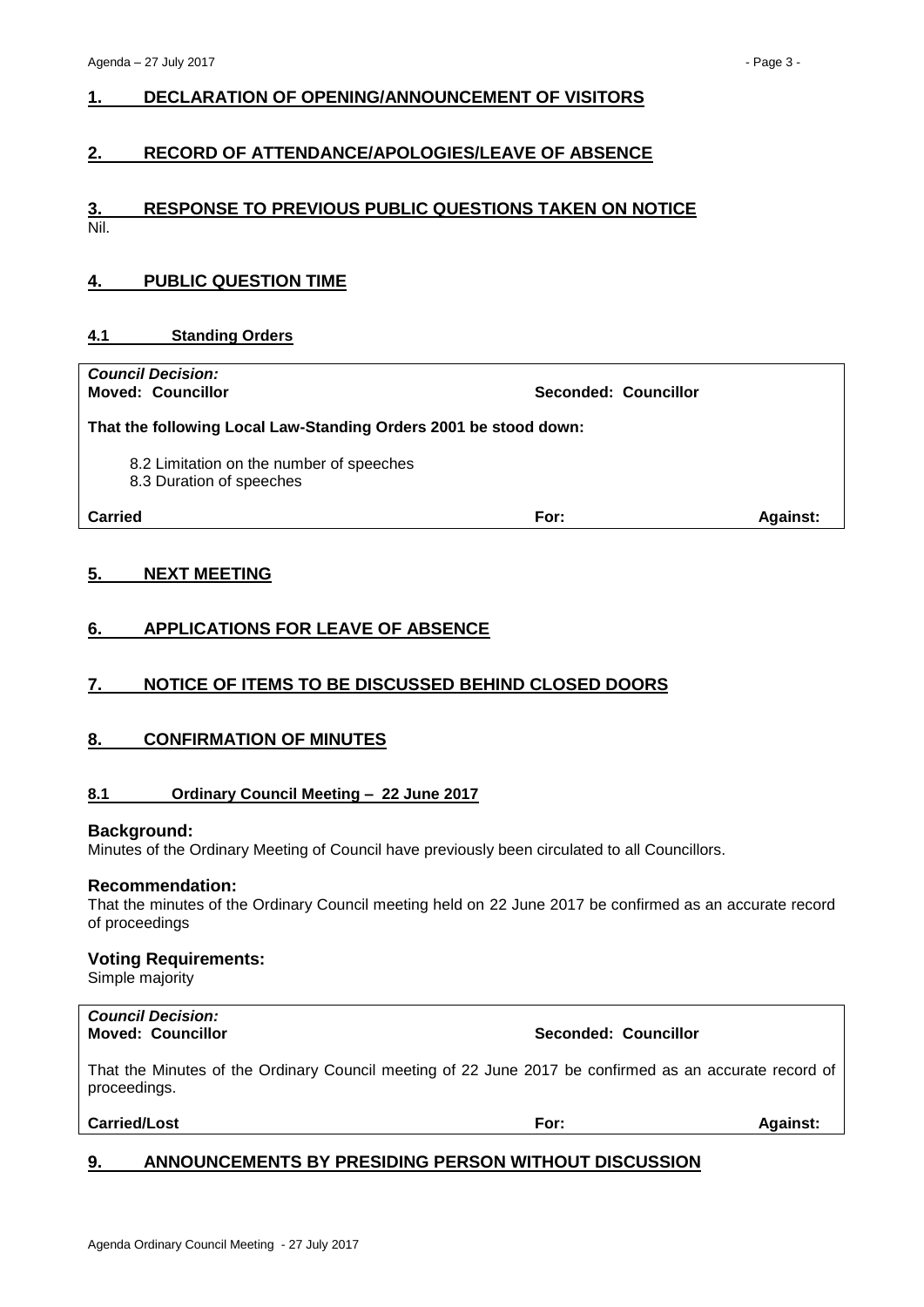# <span id="page-3-0"></span>**10. PETITIONS/DEPUTATIONS/PRESENTATIONS/SUBMISSIONS**

# <span id="page-3-1"></span>**11. ACTION LIST**

| <b>No</b>      | <b>Item</b>                                | <b>Action</b>                                                                                                                                                                                                                                                                                                                                                                                                                                                                                                                                                                                                                                                                                                                                                                                                                                                                                                                                             | <b>Status</b>                                                                                                                                                                                                                                                                                                                                                                                                                                                                                                                                                                                               |
|----------------|--------------------------------------------|-----------------------------------------------------------------------------------------------------------------------------------------------------------------------------------------------------------------------------------------------------------------------------------------------------------------------------------------------------------------------------------------------------------------------------------------------------------------------------------------------------------------------------------------------------------------------------------------------------------------------------------------------------------------------------------------------------------------------------------------------------------------------------------------------------------------------------------------------------------------------------------------------------------------------------------------------------------|-------------------------------------------------------------------------------------------------------------------------------------------------------------------------------------------------------------------------------------------------------------------------------------------------------------------------------------------------------------------------------------------------------------------------------------------------------------------------------------------------------------------------------------------------------------------------------------------------------------|
| 1              | <b>Community Project</b><br>Officer        | Still sitting on the table.<br>Meeting held 11 <sup>th</sup> March 2016 and<br>recommendations presented to Council at the<br>April OCM – the item was left to lay on the table<br>while Council explored other options.                                                                                                                                                                                                                                                                                                                                                                                                                                                                                                                                                                                                                                                                                                                                  | A Community Project<br>Officer still ranks highly in<br>Social Priorities in the<br>recently adopted Strategic<br>Community Plan.<br>No further action has been<br>taken on this.                                                                                                                                                                                                                                                                                                                                                                                                                           |
| $\overline{2}$ | Cemetery and<br>Remembrance Walk<br>(walk) | Completion of the cemetery and names for the<br>remembrance walk. Community to be contacted to<br>suggest names for inclusion.<br>Community Advisory Group to advise Council on<br>these projects.<br>Invitation sent to CAG to meet on Friday 3 June. A<br>surveyor will be at the Murchison Settlement<br>shortly to survey the tip, so will plan to have the<br>Cemetery done as well.                                                                                                                                                                                                                                                                                                                                                                                                                                                                                                                                                                 | HTD surveyed the<br>cemetery and some new<br>sites on the 23 <sup>rd</sup> Feb.<br>Rock markers have been<br>placed and gravel entry and<br>footpaths laid - still to be<br>compacted.<br>Footpaths have been<br>bordered with white rocks<br>and were compacted in<br>June.<br>We now need to budget for                                                                                                                                                                                                                                                                                                   |
|                |                                            |                                                                                                                                                                                                                                                                                                                                                                                                                                                                                                                                                                                                                                                                                                                                                                                                                                                                                                                                                           | an honour board out the<br>front and also a rock<br>memorial wall to the left<br>inside of the entry gate,<br>near the native garden.<br>Rock memorial wall to be<br>built out of Muggon slate to<br>match the one built by Errol<br>Tilbrook.<br>No further action has been<br>taken on this.                                                                                                                                                                                                                                                                                                              |
| 4              | Review of Road<br>Network                  | Council to conduct a whole of shire road review.<br>Establish roads to be closed/position of roads etc.<br>and work with Landgate and surrounding shires.<br>Full road pick-up has been undertaken by<br>Greenfields and has been finalised - this was<br>mainly to establish correct infrastructure values<br>but will form a good basis from which to start. As<br>an adjunct to this, the CEO was hoping to do a<br>review of the Internal Hierarchy for this meeting,<br>but it has turned out to be more complicated than<br>first thought. The status (ie a road defined by<br>description; a dedicated road; a gazetted road; a<br>closed road) of roads no longer maintained needs<br>to be identified before the Shire can progress with<br>this. Undesignated unsurveyed roads were<br>bought up as a discussion point at the May zone<br>meeting. Paul Rosair did a presentation to the<br>March OCM, which was discussed at the April<br>OCM. | Reviewed Road Hierarchy<br>October 2016 as a starting<br>point.<br>We need to follow the<br>following process to close<br>roads:<br>1. Advertise the proposed<br>closure/s<br>local<br>in.<br>newspaper;<br>2. Allow<br>days<br>for<br>35<br>submissions;<br>3. Resolve at a meeting<br>following the advertising<br>period to close the roads,<br>after<br>considering<br>objections, if any;<br>4. Submit a formal request<br>to the Minister for Lands;<br>5. If the Minister approves<br>the request, the road<br>becomes<br>unallocated<br>Crown Land.<br>No further action has been<br>taken on this. |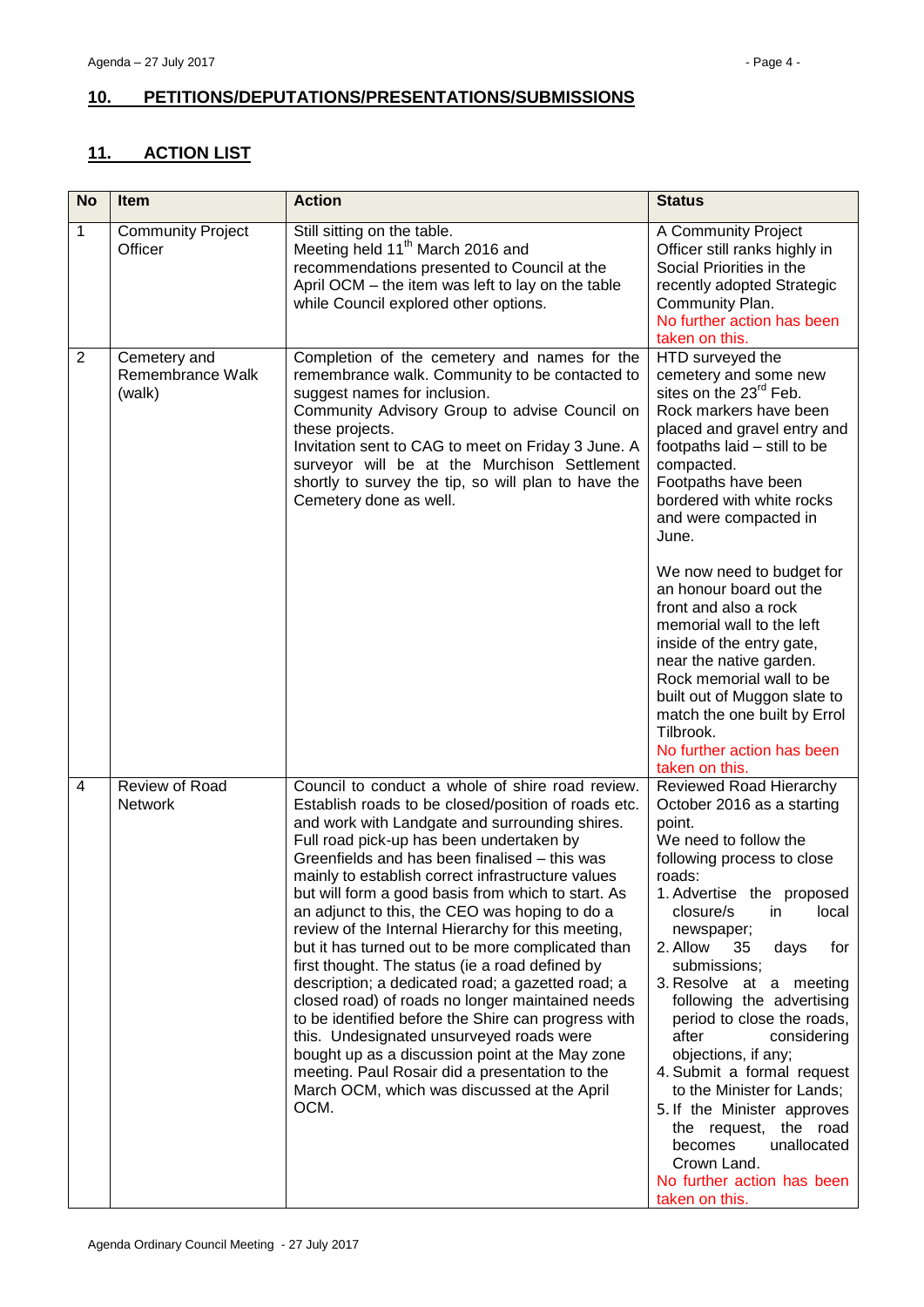# **Recommendation:**

That the Action List be accepted.

# **Voting Requirements:**

Simple majority

| <b>Council Decision:</b><br><b>Moved: Councillor</b> | Seconded: Councillor |                 |
|------------------------------------------------------|----------------------|-----------------|
| That the Action List be accepted.                    |                      |                 |
| <b>Carried/Lost</b>                                  | For:                 | <b>Against:</b> |

# <span id="page-4-0"></span>**12. DISCLOSURE OF INTERESTS**

# <span id="page-4-1"></span>**13. REPORTS OF OFFICERS**

# <span id="page-4-2"></span>**13.1 Monthly Plant Report – Works Supervisor**

| <b>June 2017</b>                |                 |               |             | <b>Hours</b> |            |              |            | <b>YTD</b>             |           |
|---------------------------------|-----------------|---------------|-------------|--------------|------------|--------------|------------|------------------------|-----------|
| $\ast$<br><b>No Meter</b>       |                 |               |             | <b>Start</b> | <b>End</b> | <b>Total</b> |            | <b>Operating Costs</b> |           |
| <b>Plant Item</b>               | Year            | <b>Rego</b>   | 1 July '16  | Hrs/kms      | Hrs/km     | <b>Month</b> | <b>YTD</b> | <b>Plant</b>           | Fuel      |
| P.01 JD Grader                  | 2011            | MU1063        | 7762        | 9088         | 9242       | 154          | 1480       | 10535.11               | 27297.82  |
| P.02 Cat Grader 12H             | 2005            | <b>MU 141</b> | 14167       | 15577        | 15732      | 155          | 1565       | 3467.99                | 22602.75  |
| P15003 JD 6WD Grader            | 2012            | MU121         | 712         | 1667         | 1829       | 162          | 1117       | 3992.04                | 24992.58  |
| P.04 New/H Ford Tractor         | 2006            | <b>MU 380</b> | 1912        | 2136         | 2167       | 31           | 255        | 2884.78                | 709.19    |
| P.05 Dolly 1-Red *              | 2001            | MU 2003       | 1972        | 7019         | 10338      | 3319         | 10597      | 5428.68                | n/a       |
| P.07 Nissan UD                  | 2009            | 000 MU        | 202424      | 217056       | 217729     | 673          | 15305      | 4912.96                | 10350.11  |
| P.08 Dolly 2-Black              | 2000            | MU 2009       | 1816        | 15805        | 17885      | 2080         | 16069      | 8946.63                | n/a       |
| P.09 Iveco P/Mover              | 2003            | MU1065        | 315776      | 332980       | 333380     | 400          | 17604      | 10179.71               | 13032.93  |
| P.10 Iveco W/Truck (hrs)        | 2004            | <b>MU00</b>   | 10864       | 11302        | 15981      | 4679         | 5117       | 4709.56                | 6305.74   |
| P.11 Komatsu Dozer              | 1997            |               | 1481        | 2179         | 2300       | 121          | 819        | 28966.82               | 15587.89  |
| P.13 Tri-Axle L/L Float         | 2008            | MU 663        | 12902       | 27374        | 29100      | 1726         | 16198      | 5939.85                | n/a       |
| P.14 No. 2 Float                | 2001<br>MU 2004 |               | 2391        | 10017        | 10505      | 488          | 8114       | 3838.27                | n/a       |
| P.17 Side Tipper                | 2001            | MU 662        | 970         | 22858        | 25124      | 2266         | 24154      | 7628.43                | n/a       |
| P.18 Side Tipper                | 2001            | MU2010        | 15034       | 6998         | 10314      | 3316         | 6998       | 11431.27               | n/a       |
| P.24 30K W/Tanker Trailer       | 2005            | MU 2024       | 46001       | 6021         | 7658       | 1637         | 9295       | 20615.13               | n/a       |
| P.27 Volvo Loader               | 2006            | <b>MU 65</b>  | 7942        | 8673         | 8787       | 114          | 6021       | 8689.52                | 12898.20  |
| P.28 Isuzu Dmax                 | 2009            | <b>MU 300</b> | 209207      | 223096       | 225000     | 1904         | 15793      | 2530.85                | 2266.13   |
| <b>P.32 Construction Gen</b>    |                 |               | 22437       | 25281        | 25281      | 0            | 2844       | 362.06                 | 5226.12   |
| P.33 Maintenance Gen            |                 |               | 9098        | 11798        | 11798      | $\Omega$     | 2700       | 798.97                 | 4918.16   |
| <b>P.34 Generator Perkins</b>   |                 | Mechanic      | 151         | 1359         | 1744       | 385          | 1593       | 486.25                 | 3913.63   |
| P.35 Generator 1-110kva         | 2011            |               | 24201       | 26523        | 26523      | 0            | 2322       |                        |           |
| P.35 Generator 2-110kva<br>2011 |                 | Replaced      | 16826       | 20262        | 20262      | 0            | 3436       | 27933.09               | 126891.84 |
| 2016<br>P. 17035 New Generator  |                 |               | $\mathbf 0$ | 1685         | 2446       | 761          | 2446       |                        |           |
| P.37 Forklift                   |                 |               | 12443       | 12592        | 12634      | 42           | 191        | 729.17                 | 449.00    |
| P.40A Toyota Hilux              | 2014            | 01MU          | 61055       | 98938        | 104000     | 5062         | 42945      | 6220.04                | 7021.02   |
| P.41 Cat 938G Loader            | 2004            | MU 193        | 5315        | 5805         | 5850       | 45           | 535        | 7787.22                | 5215.72   |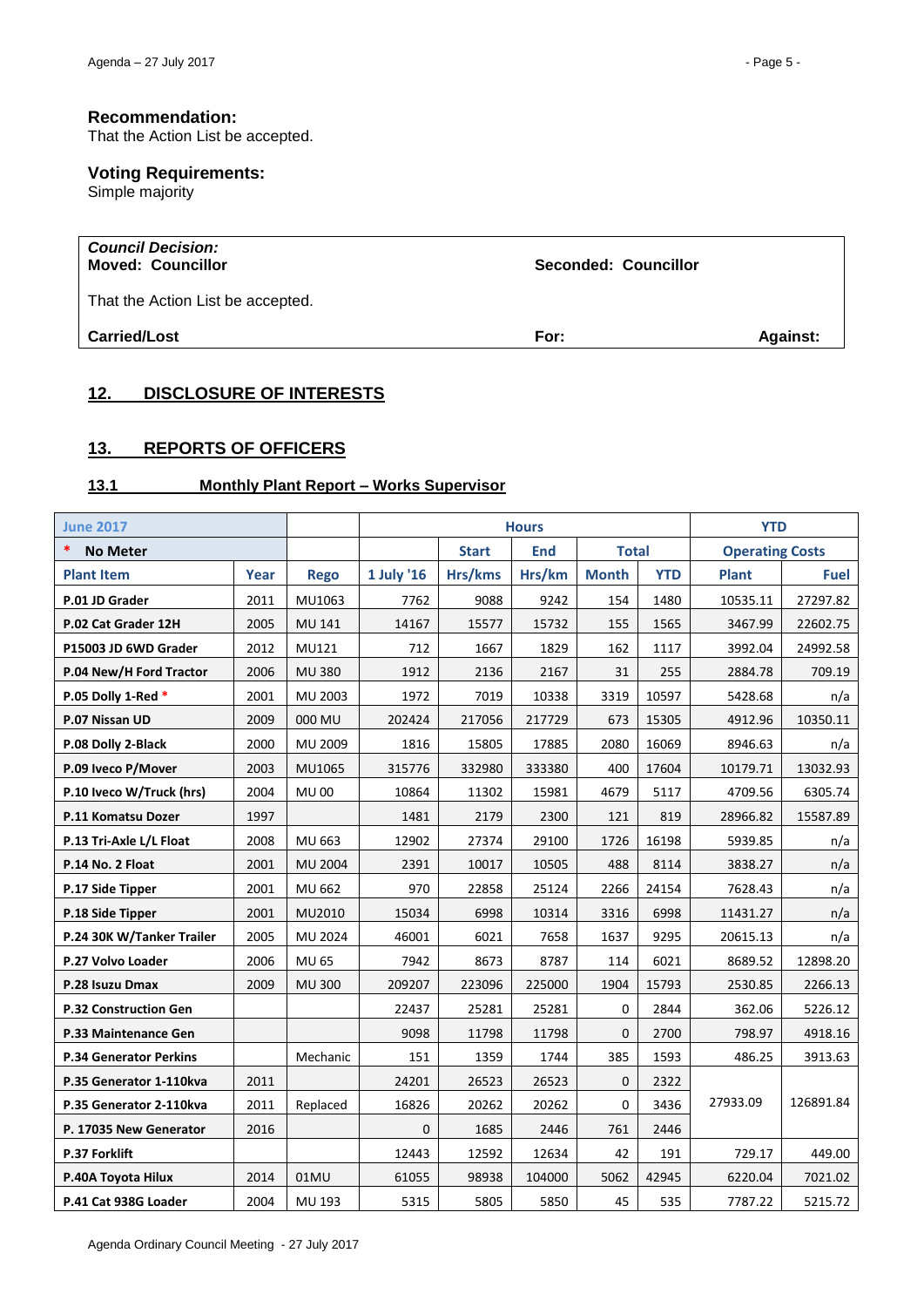| <b>June 2017</b>         |      |                 |             | <b>Hours</b> | <b>YTD</b>                 |              |              |                        |            |
|--------------------------|------|-----------------|-------------|--------------|----------------------------|--------------|--------------|------------------------|------------|
| *<br><b>No Meter</b>     |      |                 |             | <b>Start</b> | <b>End</b><br><b>Total</b> |              |              | <b>Operating Costs</b> |            |
| <b>Plant Item</b>        | Year | <b>Rego</b>     | 1 July '16  | Hrs/kms      | Hrs/km                     | <b>Month</b> | <b>YTD</b>   | <b>Plant</b>           | <b>Fue</b> |
| P.43 Bomag Roller        | 2012 | MU1027          | 1496        | 3467         | 3537                       | 70           | 2041         | 3554.44                | 6265.89    |
| P.48 Dog Fuel Trailer *  | 1979 | MU 2026         | 0           | $\mathbf 0$  | $\mathbf 0$                | 0            | 0            | 1891.40                | n/a        |
| P.49 Dog Fuel Trailer *  | 1972 | <b>MU 2005</b>  | $\Omega$    | $\Omega$     | $\Omega$                   | $\Omega$     | $\mathbf{0}$ | 0.00                   | n/a        |
| P.54 Isuzu T/Top         | 2005 | MU 1002         | 171821      | 180797       | 181148                     | 351          | 9327         | 1189.46                | 2556.02    |
| P.55 Toyota Prado        | 2012 | MU1011          | 71388       | 98917        | 100507                     | 1590         | 29119        | 3750.12                | 3756.52    |
| P.57 Great Wall          | 2012 | MU 167          | 54225       | 62403        | 63922                      | 1519         | 9697         | 2798.18                | 1513.61    |
| P.59 45ft Flat Top *     | 1978 | MU2044          | 0           | 0            | $\mathbf{0}$               | $\Omega$     | $\mathbf{0}$ | 4106.27                | n/a        |
| P.60 Mercedes PTV        | 2004 | MU 1009         | 102020      | 103589       | 103624                     | 35           | 1604         | 5335.81                | 261.92     |
| P.61 Kenworth P/Mover    | 2004 | <b>MU 000</b>   | 76906       | 101421       | 104665                     | 3244         | 27759        | 13616.01               | 28622.29   |
| P.63 RAV4 - TRADED 08/16 | 2013 | MU 1011         | 35031       | 35800        | 35800                      | 0            | 769          | 0.00                   | 67.32      |
| P.64 Isuzu Construction  | 2013 | <b>MU 140</b>   | 95645       | 132984       | 136312                     | 3328         | 40667        | 7065.69                | 10793.64   |
| P.65 Generator 9KVA *    | 2013 | H/ Maint        | 5440        | 6391         | 6391                       | 0            | 951          | 391.72                 | 5126.56    |
| P.66 Kubota 6kva Gen     | 2012 | <b>BURNT</b>    | 9948        | 12348        | 12348                      | $\Omega$     | 2400         | 1323.90                | 4023.23    |
| P.67 Roadwest S/Tipper   | 2013 | MU2042          | 58719       | 79797        | 83079                      | 3282         | 24360        | 7594.06                | n/a        |
| P.68 Bomag Padfoot       | 2013 | MU1071          | 1595        | 1974         | 2055                       | 81           | 460          | 3185.98                | 6816.32    |
| P.72 Isuzu Fire Truck    | 2013 | MU1068          | 1353        | 1916         | 2149                       | 233          | 796          | 69.62                  | 202.37     |
| P.73 Toyota Fast Attack  | 2014 | MU1069          | 8900        | 8900         | 8900                       | 0            | $\mathbf{0}$ | 2196.86                | 77.72      |
| <b>Caravans</b>          |      |                 |             | n/a          |                            | n/a          | n/a          | 12954.39               | n/a        |
| P11076 JD Ride on mower  |      |                 | 795         | 933          | 937                        | 4            | 142          | 2832.61                | 249.82     |
| P15006 Isuzu Maint       | 2015 | MU1018          | 15842       | 44325        | 48269                      | 3944         | 32427        | 9654.26                | 7175.14    |
| P16063 Toyota Prado      | 2016 | MU <sub>0</sub> | $\mathbf 0$ | 26974        | 29327                      | 2353         | 29327        | 6103.78                | 3295.96    |
| P16075 Kuboto Mower      | 2016 |                 | 0           | 161          | 175                        | 14           | 14           | 1750.77                | 813.57     |

# <span id="page-5-0"></span>**13.2 Works Report – Works Supervisor**

# **Construction Crew**

The Construction Crew have completed the 9km RRG works of reforming various sections of sub grade on the Carnarvon-Mullewa road from SLK 122.240 – 131.177. This included carting in calcrete to low areas and then a full gravel sheet of the 9km. All floodway's were boxed out and replaced with calcrete and additional drains placed in where required.

With the completion of these works crew then moved onto the next 16/17 RRG works program of reforming and re-alignment through the flood prone section between SLK 131.177 - 135.470. Crew are progressing well with these works but with the lack of rain we have put on an extra water truck for one week to help with the re-alignment section as it is dry as dry.

# **Maintenance Crew**

Since my last report crew have completed a maintenance grade on the Carnarvon-Mullewa road south from the bridge to the southern boundary. They then patch graded Butchers Track and did a medium grade (2 x corrugation cuts plus 4 cuts back over) on the Carnarvon-Mullewa road from the settlement to the northern boundary for the Polocrosse weekend held on the 8<sup>th</sup> -9<sup>th</sup> July. Crew then did an opening up of creek crossings on the Beringarra-Byro and Beringarra-Pindar roads on their way back to camp (crew camped at Boolardy-Kalli road turn off on the Beringarra-Pindar road). They will then complete a full grade on the Boolardy-Kalli road then head north on Beringarra-Pindar road grading all side roads on their way through.

# **Bunding old Roads**

The bunding of old roads for the 16/17 year works program has been completed.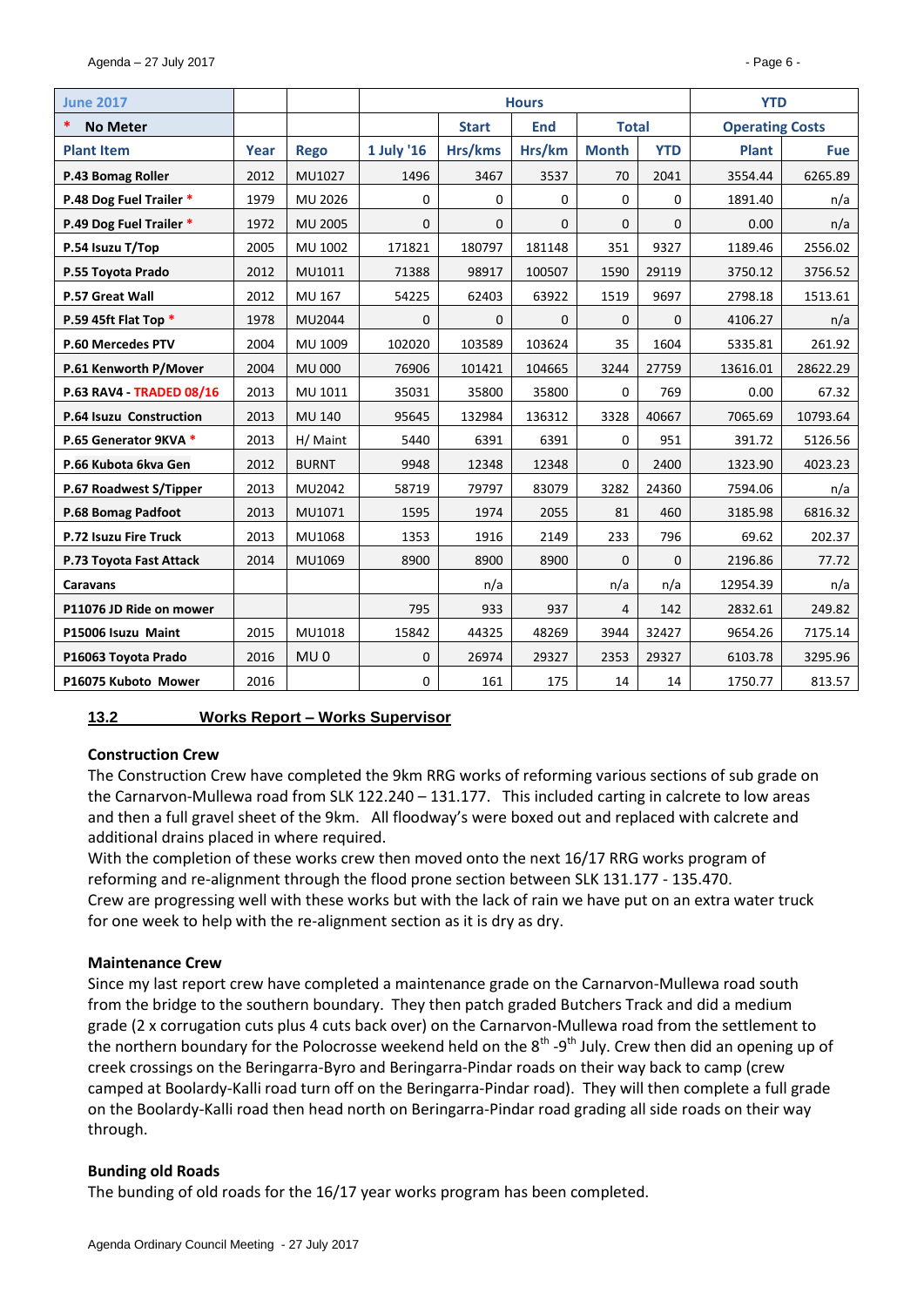This also included the old Yalbra and old Innouendy roads plus 6 bunds built on the old Erong road heading north from Innouendy turn off to the shire north boundary.

A big thank you to Andrew Whitmarsh from Byro and Miles Williams from Innouendy for their help with moving the operator around and pegging out sections for bunding.

# **Grids**

This year's program of replacing 3 new grids on the Beringarra-Pindar road has now be completed with Quadrio doing the last of the works 50m approaches to each side of the new grids.

# **Heavy Maintenance**

The Heavy Maintenance program for 16/17 was completed before the end of June by local contractor Squires Resources with 9 new bunds on the Mt Wittenoom-Wooleen road plus 4 south of Murgoo, 2 south of Pia and 6 north of Pia on the Beringarra-Pindar road.

# **Staff Leave**

Brian 15<sup>th</sup>-16<sup>th</sup> June - Perth doctor Mark  $24<sup>th</sup>$  June 4hrs off Ivor  $10^{th}$ - $11^{th}$ - $12^{th}$ - $13^{th}$  July off Stuart  $10^{\text{th}}$ -13<sup>th</sup>-14<sup>th</sup> July off

# **Work Supervisor General**

23<sup>rd</sup> June - inspection on Bunding of old roads. 26<sup>th</sup> June - inspection on Heavy Maintenance and new Grid Replacement work. 5<sup>th</sup> 6<sup>th</sup> 7<sup>th</sup> - July preparing grounds and equipment for the 2017 polocrosse event. 7<sup>th</sup> July - inspection and pegging out more sections for Bunding of Old Roads.

| Name                           | Length of Road      | SLK's Graded<br>this month | Heavy<br>Maintenance | Comments                                                          |
|--------------------------------|---------------------|----------------------------|----------------------|-------------------------------------------------------------------|
| Beringarra-Pindar              | 319.80km            | 30km                       |                      | Pia to 10km north of<br>Boolardy. Some sections<br>cut over twice |
| Erong                          | 63.12km             |                            |                      |                                                                   |
| Beringarra-Byro                | 90.89km             | .5km                       |                      | Patch graded creek crossing<br>only                               |
| Twin Peaks-Wooleen             | 47.65km             |                            |                      |                                                                   |
| Boolardy/Kalli                 | 57.30km             | 30km                       |                      | Full grade                                                        |
| Byro-Woodleigh                 | 71.00km             |                            |                      |                                                                   |
| New Forrest-Yallalong          | 36.18km             |                            |                      |                                                                   |
| M <sup>c</sup> Nabb-Twin Peaks | 49.75km             |                            |                      |                                                                   |
| <b>Yallalong West</b>          | 34.46km             |                            |                      |                                                                   |
| Mileura-Nookawarra             | 49.08km             |                            |                      |                                                                   |
| Muggon                         | 38.75km             |                            |                      |                                                                   |
| Manfred                        | 34.55km             |                            |                      |                                                                   |
| Beringarra-Mt Gould            | 34.80km             |                            |                      |                                                                   |
| Tardie-Yuin                    | 13.20km             |                            |                      |                                                                   |
| Innouendy                      | $\overline{9.30km}$ |                            |                      |                                                                   |
| <b>Boolardy Homestead</b>      | 2.00km              |                            |                      |                                                                   |
| Yunda Homestead                | 32.80km             |                            |                      |                                                                   |
| Meeberrie-Woolleen             | 25.22km             |                            |                      |                                                                   |
| Mt Wittenoom                   | 37.55km             |                            |                      |                                                                   |
| Woolleen-Mt Wittenoom          | 33.85km             |                            |                      |                                                                   |

# ROADS GRADED JUNE - JULY 2017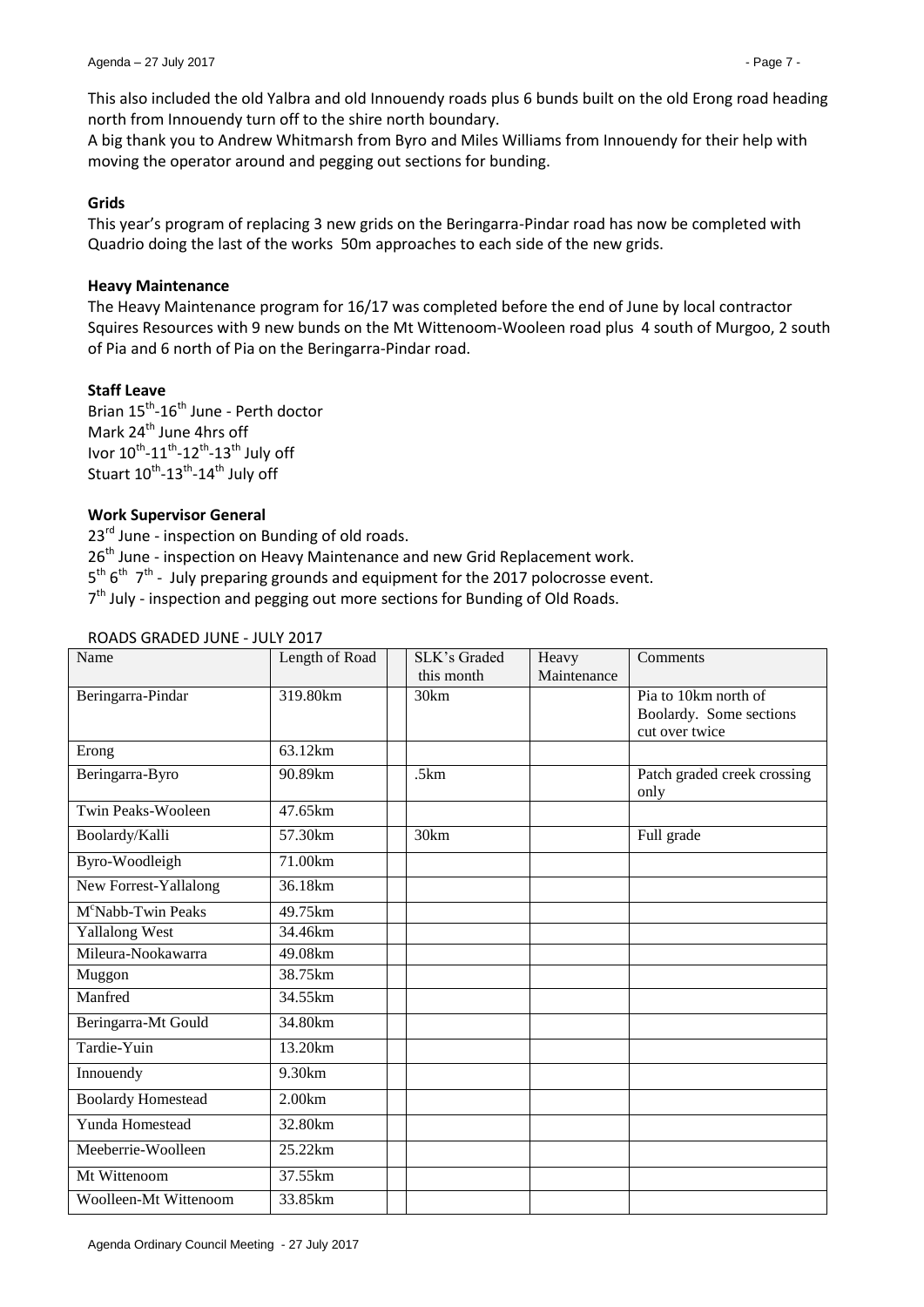| Beringarra Cue              | 109.82km |       |                                       |
|-----------------------------|----------|-------|---------------------------------------|
| <b>Boolardy Wooleen</b>     | 19.08km  |       |                                       |
| Kalli Cue East              | 21.87km  |       |                                       |
| <b>Butchers Track</b>       | 64.54km  | 30km  | Patch grade                           |
| <b>Butchers Muggon</b>      | 23.80km  |       |                                       |
| <b>Murchison Settlement</b> | 2.00km   |       |                                       |
| Coolcalalaya Road           | 36km     |       |                                       |
| Carnarvon Mullewa           | 278.63km | 170km | 40km full grade 130km<br>patch graded |
| Mt Narryer                  | 3km      |       |                                       |
| <b>Errabiddy Bluff</b>      | 12km     |       |                                       |
| Air strip Graded            |          |       |                                       |

Total this month graded 100km full grade 160.5km patch graded.

### **Recommendation:**

That the Work's Supervisor's report be accepted.

### **Voting Requirements:**

Simple majority

| 14.<br>ANNOUNCEMENTS CONCERNING MEETINGS ATTENDED    |                      |                 |  |  |  |  |
|------------------------------------------------------|----------------------|-----------------|--|--|--|--|
| <b>Carried/Lost</b>                                  | For:                 | <b>Against:</b> |  |  |  |  |
| That the Work's Supervisor's report be accepted.     |                      |                 |  |  |  |  |
| <b>Council Decision:</b><br><b>Moved: Councillor</b> | Seconded: Councillor |                 |  |  |  |  |

- <span id="page-7-1"></span><span id="page-7-0"></span>**14.1 Shire President**
- <span id="page-7-2"></span>**14.2 Councillors**

# <span id="page-7-3"></span>**15. REPORTS OF COMMITTEES**

# <span id="page-7-4"></span>**16. FINANCE**

# <span id="page-7-5"></span>**16.1 Financial Activity Statements June 2017**

| File:              |                                               |
|--------------------|-----------------------------------------------|
| Author:            | Peter Dittrich – Chief Executive Officer      |
| Interest Declared: | No interest to disclose                       |
| Date:              | 19 July 2017                                  |
| Attachments:       | Financial Activity Statements to 30 June 2017 |
|                    | <b>Statement of Financial Position</b>        |
|                    | Operating Statement by Program                |
|                    | Operating Statement by Nature & Type          |
|                    | <b>Accounts Activity</b>                      |
|                    | <b>General Ledger Trial Balance</b>           |
|                    |                                               |

#### **Matter for Consideration:**

Council to consider adopting the Monthly Financial Statements for June 2017.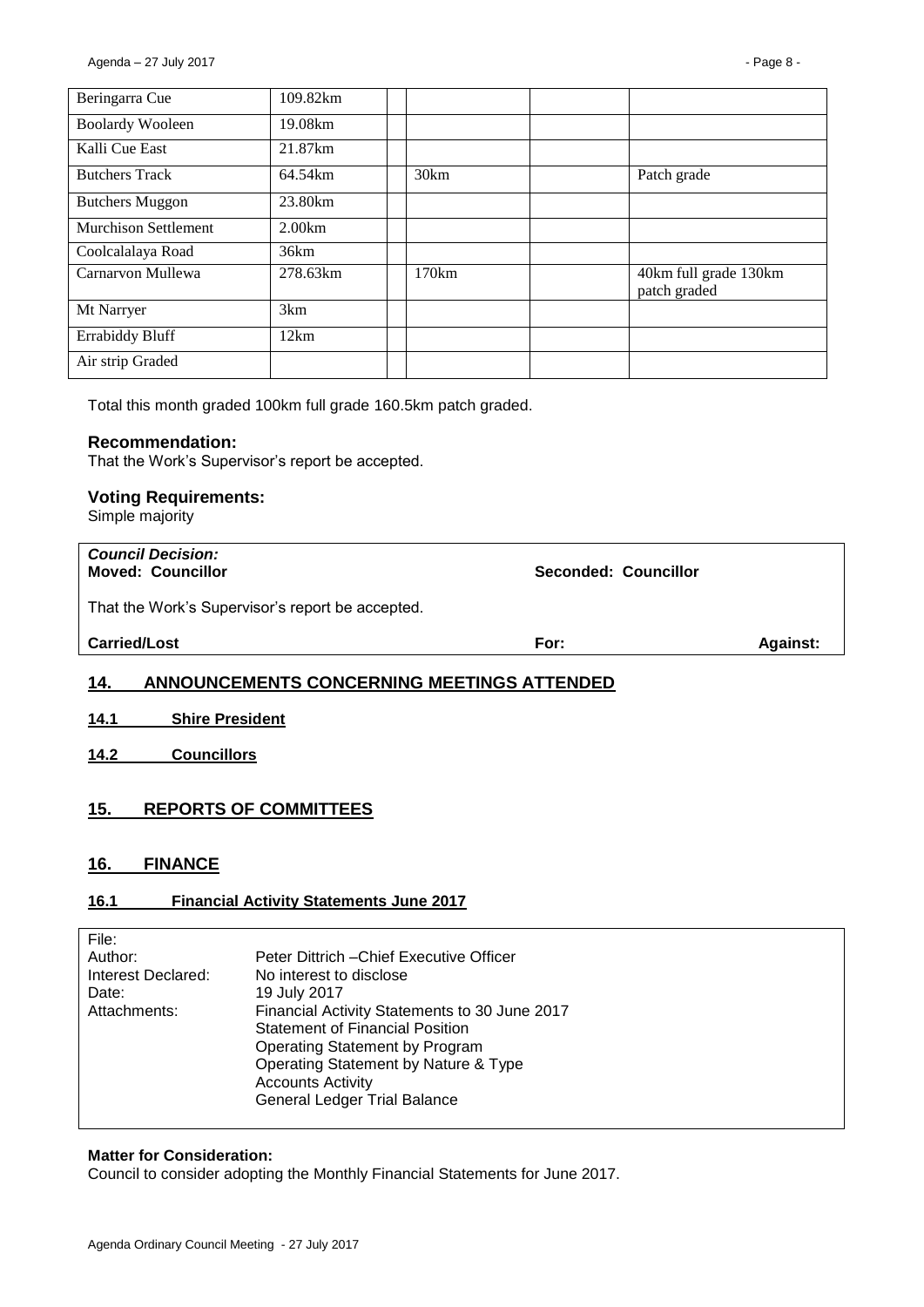### **Background:**

The Local Government (Financial Management) Regulations 1996. Regulation 34 requires that local government report on a monthly basis and prescribes what is required to be reported.

### **Comment:**

The Current Position at 30 June 2017 is a surplus of \$5,070,024.

| Variances - YTD Budget to YTD<br>Actual              |             |           |
|------------------------------------------------------|-------------|-----------|
| <b>Budgeted Closing Funding</b><br>Surplus (Deficit) |             | Ω         |
| Less Variance to Opening Surplus                     | (16)        |           |
| Plus Operating Revenues up                           | 1,917,099   |           |
| Plus Operating Expenditure down                      | 829,224     |           |
| Less Operating Activities Excluded                   | (242, 930)  |           |
| Plus Investing Activities down                       | 3,090,141   |           |
| Plus Transfer from reserves up                       | 1,838,191   |           |
| Less Transfer to reserves up                         | (2,361,685) |           |
| Total Variances                                      |             | 5,070,024 |
| Actuals Closing surplus (Deficit)                    |             | 5,070,024 |

The accounts presented are draft accounts. It is expected that there will be approximately \$160,000 of creditors to be accrued. In addition the revaluation of the Shire's Buildings still needs to be processed. This has delayed the calculation of depreciation and the adjustments to be made to the allocation of overheads.

One of the major impact on the surplus show above was the early receipt of approximately 50% of the 2017/18 Federal Assistance Grants in the amount of \$1,825,623

Refer to June 2017 Financials for explanation of variances.

The following Term Deposits are currently held as at 30 June 2017:

| Beringarra Cue Road Reserve Term Deposit | \$3,743,186.41 @ 1.75% Maturity 18/08/2017 |
|------------------------------------------|--------------------------------------------|
| Crosslands MCF Term Deposit              | \$ 369,998.92 @ 2.00% Maturity 25/08/2017  |
| Ballinyoo Bridge Term Deposit            | \$1,985,741.95 @ 1.87% Maturity 27/07/2017 |

#### **Statutory Environment:**

Local Government Act 1995

Section 6.4–Specifies that a local government is to prepare "such other financial reports" as is prescribed.

Local Government (Financial Management) Regulations 1996 Regulation 34 states:

> (1) A local government is to prepare each month a statement of financial activity reporting on the sources and applications of funds, as set out in the annual budget under regulation 22(1)(d) for that month in the following detail:

(a) Annual budget estimates, taking into account any expenditure incurred for an additional purpose under section 6.8(1) (b) or (c);

(b) Budget estimates to the end of month to which the statement relates;

(c) Actual amounts of expenditure, revenue and income to the end of the month to which the statement relates;

(d) Material variances between the comparable amounts referred to in paragraphs (b) and

(e) The net current assets at the end of the month to which the statement relates.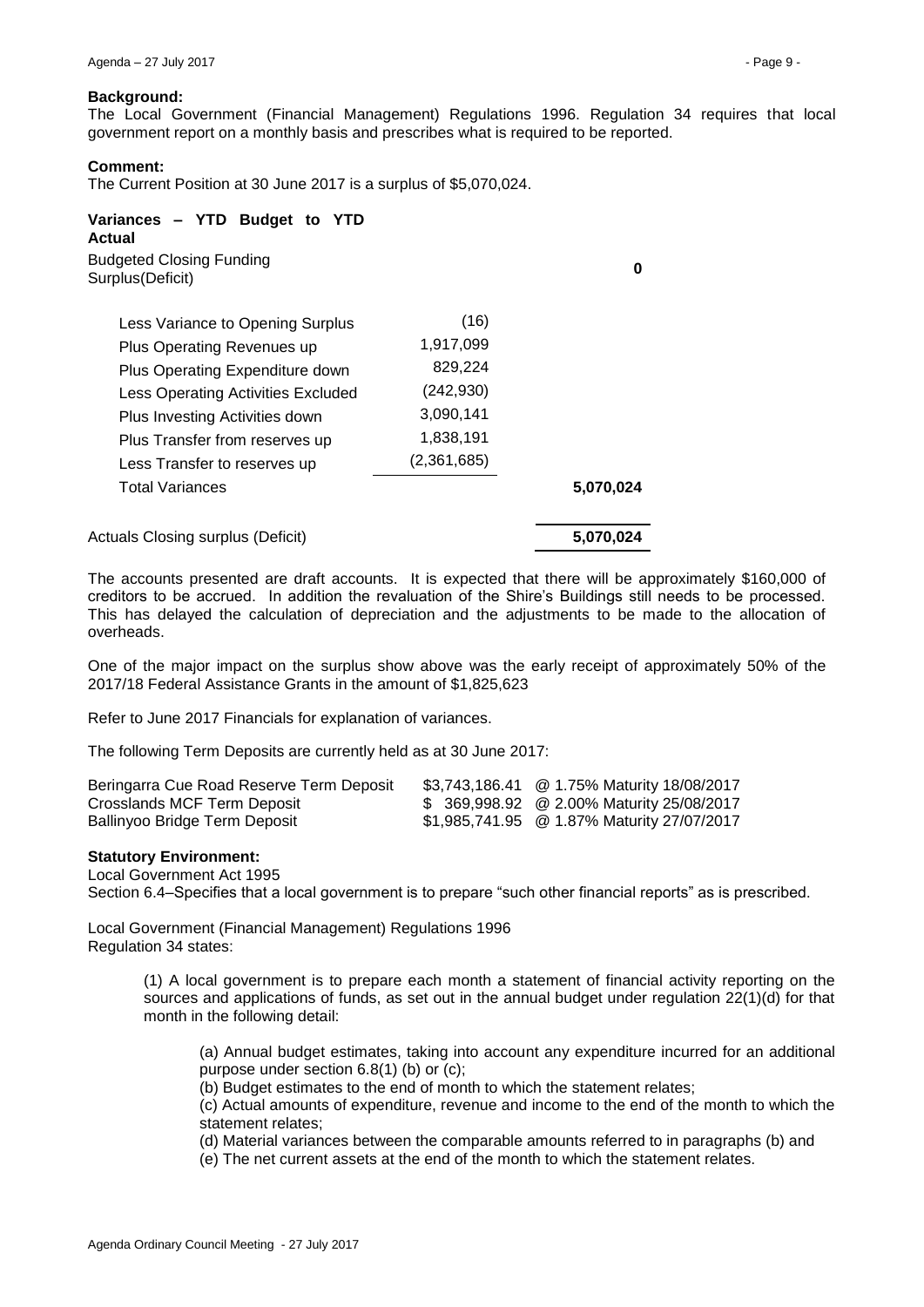# **Policy Implications:**

Nil.

# **Budget/Financial Implications:**

Reports showing year to date financial performance allow monitoring of actual expenditure, revenue and overall results against budget targets.

# **Sustainability Implications:**

- **Environmental:**
	- There are no known significant environmental considerations
- **Economic:**
- There are no known significant economic considerations
- **Social:**
	- There are no known significant considerations

# **Consultation:**

Moore Stephens

# **Recommendation:**

That Council adopt the financial statements for the period ending 30 June 2017 as attached.

# **Voting Requirements:**

Simple majority.

| <b>Council Decision:</b><br><b>Moved: Councillor</b> | Seconded: |                 |
|------------------------------------------------------|-----------|-----------------|
| <b>Carried/Lost</b>                                  | For:      | <b>Against:</b> |

# <span id="page-9-0"></span>**16.2 Accounts Paid during the period since the last list was adopted/endorsed by Council**

| File:              | 4.37.1                                   |
|--------------------|------------------------------------------|
| Author:            | Peter Dittrich – Chief Executive Officer |
| Interest Declared: | No interest to disclose                  |
| Date:              | 21 June 2017                             |
| Attachments:       | EFT & Cheque Details for June 2017       |

# **Matter for Consideration:**

Endorsement of accounts paid during the month of June 2017.

# **Background:**

If the local government has delegated to the CEO the exercise of its power to make payments from the municipal fund or the trust fund, then the CEO is to prepare a list of accounts paid by the CEO during the month to present to Council.

# **Comment:**

Payments made during the month of June 2017 are attached.

# **Statutory Environment:**

Local Government (Financial Management) Regulations 1996 Regulation 13 states:

> (1) If the local government has delegated to the CEO the exercise of its power to make payments from the municipal fund or the trust fund, a list of accounts paid by the CEO is to be prepared each month showing for each account paid since the last such list was prepared —

- (a) the payee's name; and
- (b) the amount of the payment; and
- (c) the date of the payment; and
- (d) sufficient information to identify the transaction.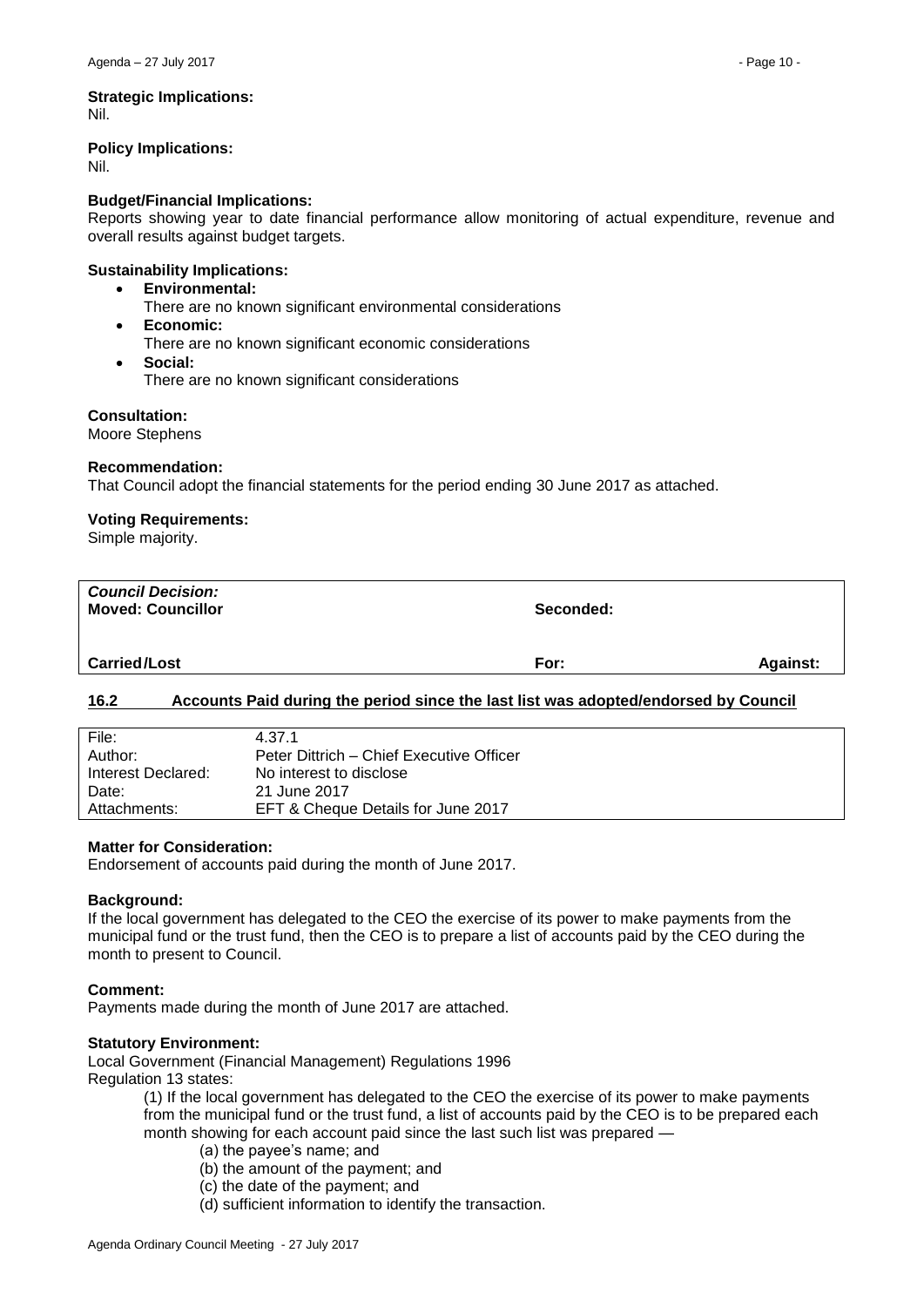(2) A list of accounts for approval to be paid is to be prepared each month showing —

- (a) for each account which requires council authorisation in that month
	- (i) the payee's name; and
	- (ii) the amount of the payment; and
	- (iii) sufficient information to identify the transaction; and
	- (b) the date of the meeting of the council to which the list is to be presented
- $(3)$  A list prepared under sub regulation  $(1)$  or  $(2)$  is to be -
	- (a) presented to the council at the next ordinary meeting of the council after the list is prepared; and
	- (b) recorded in the minutes of that meeting.

#### **Strategic Implications:**

None

#### **Policy Implications:**

None

#### **Budget/Financial Implications:**

Payment from the Municipal, Trust and Reserve Bank Accounts.

#### **Sustainability Implications:**

- **Environmental:**
	- There are no known significant environmental considerations
- **Economic:**
- There are no known significant economic considerations
- **Social:** There are no known significant considerations

### **Consultation:**

Moore Stephens

#### **Recommendation:**

That the accounts as per the attached Schedule presented to this meeting totalling \$2,403,012.38 which includes \$1,815,692.69 of intra account transfers for the month of June 2017, be endorsed by Council.

#### **Voting Requirements:**

Simple majority

| <b>Council Decision:</b><br><b>Moved: Councillor</b> | <b>Seconded: Councillor</b> |                 |
|------------------------------------------------------|-----------------------------|-----------------|
| <b>Carried/Lost</b>                                  | For:                        | <b>Against:</b> |
| $\overline{A}$<br><b>INTERNATIONAL INC.</b>          |                             |                 |

#### <span id="page-10-0"></span>**16.3 Differential Rates**

| File:              | 4.29                                                           |
|--------------------|----------------------------------------------------------------|
| Author:            | Peter Dittrich - Chief Executive Officer                       |
| Interest Declared: | No interest to disclose                                        |
| Date:              | 19 July 2017                                                   |
| Attachments:       | Department of Local Government and Communities – Rating Policy |

#### **Matter for Consideration:**

Council to consider its rating strategy for the 2017-18 Financial Year.

#### **Background:**

At it's Ordinary Meeting on 27 April 2017 the Council adopted the following:

1. adopts (subject to Ministerial approval) the proposed differential rates and minimum rates for the 2017/18 Financial Year as shown in the appended table: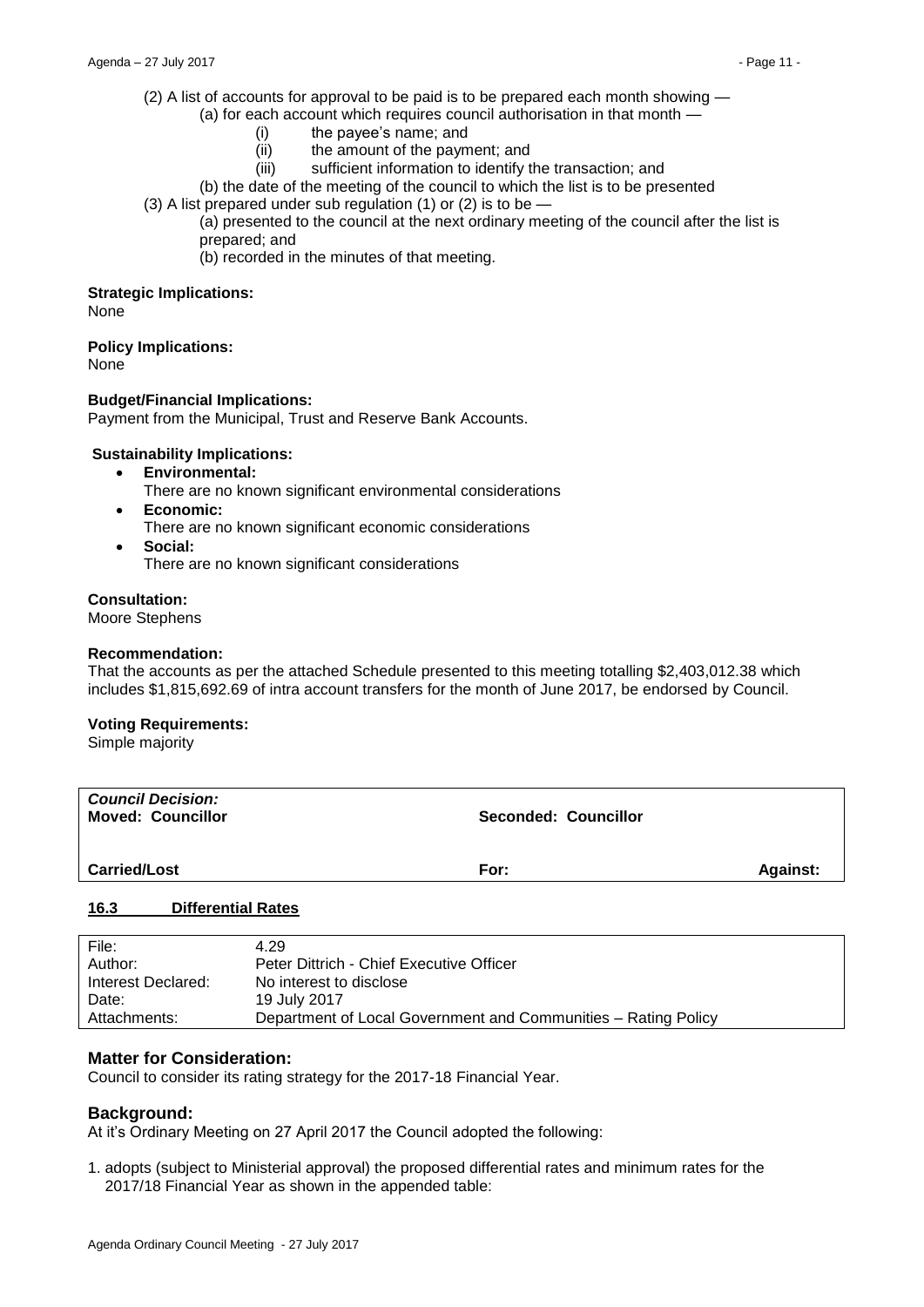|                                | 2016-17                        |                                                   | 2017-18                      |                                    |                   |                |
|--------------------------------|--------------------------------|---------------------------------------------------|------------------------------|------------------------------------|-------------------|----------------|
| <b>RATE TYPE</b>               | <b>RATE</b><br>IN <sub>s</sub> | <b>BUDGETED</b><br><b>TOTAL</b><br><b>REVENUE</b> | <b>NO OF</b><br><b>PROPS</b> | <b>RATEABLE</b><br><b>VALUE \$</b> | <b>RATE IN \$</b> | <b>REVENUE</b> |
|                                |                                |                                                   |                              |                                    |                   |                |
| <b>Differential Rate UV</b>    |                                |                                                   |                              |                                    |                   |                |
| Pastoral                       | 0.0270                         | 39,369                                            | 27                           | 1,469,868                          | 0.02835           | 41,670         |
| Mining                         | 0.2895                         | 317,842                                           | 9                            | 1,098,229                          | 0.303975          | 333,834        |
| Exploration/Prospecting        | 0.0976                         | 20,864                                            | 25                           | 253,632                            | 0.107360          | 27,229         |
| <b>Minimum Rates</b>           |                                |                                                   |                              |                                    |                   |                |
| Pastoral                       | 264                            | 1,056                                             | 4                            |                                    | 277               | 1,108          |
| Mining                         | 399                            |                                                   | 0                            |                                    | 419               |                |
| <b>Exploration/Prospecting</b> | 399                            | 1,596                                             | 4                            |                                    | 419               | 1,676          |
|                                |                                | 380,726                                           |                              |                                    |                   | 405,517        |

### **Comment:**

In accordance with the abovementioned resolution correspondence was forwarded to the Minister seeking approval for the proposed differential rates. Subsequently, the Minister advised that a revaluation of the mining and exploration tenements had been undertaken and requested that the Council review the proposed differential rates based on this revaluation.

# **Statutory Environment:**

*Local Government Act 1995*

*3.18 Performing Executive Functions*

*3) (c) A local government is to satisfy itself that services and facilities that it provides are managed efficiently and effectively.* 

*6.2 Local government to prepare annual budget* 

*(1) During the period from 1 June in a financial year to 31 August in the next financial year, or such extended time as the Minister allows, each local government is to prepare and adopt\*, in the form and manner prescribed, a budget for its municipal fund for the financial year ending on the 30 June next following that 31 August.* 

*\* Absolute majority required.* 

*6.33 Differential General Rates*

*(1) and (2) A local government can impose differential general rates according to the purpose for which the land is zoned, the purpose for which the land is held or used, whether or not the land is vacant or any other characteristic as prescribed by the Regulations.*

*(3) In imposing a differential general rate a local government is not to, without the approval of the Minister, impose a differential rate which is more than twice the lowest differential rate imposed by it. 6.35 Minimum Payments*

*(6) A local government can impose a minimum rate separately to each differential rating category where a differential general rate is imposed.*

*6.36 Local government to give notice of certain rates* 

*(1) Before imposing any differential general rates or a minimum payment applying to a differential rate category under section 6.35(6)(c) a local government is to give local public notice of its intention to do so. (2) A local government is required to ensure that a notice referred to in subsection (1) is published in sufficient time to allow compliance with the requirements specified in this section and section 6.2(1). (3) A notice referred to in subsection (1) —*

*(a) may be published within the period of 2 months preceding the commencement of the financial year to which the proposed rates are to apply on the basis of the local government's estimate of the budget deficiency; and* 

*(b) is to contain —*

*(i) details of each rate or minimum payment the local government intends to impose; and* 

*(ii) an invitation for submissions to be made by an elector or a ratepayer in respect of the proposed rate or minimum payment and any related matters within 21 days (or such longer period as is specified in the notice) of the notice; and* 

*(iii) any further information in relation to the matters specified in subparagraphs (i) and (ii) which may*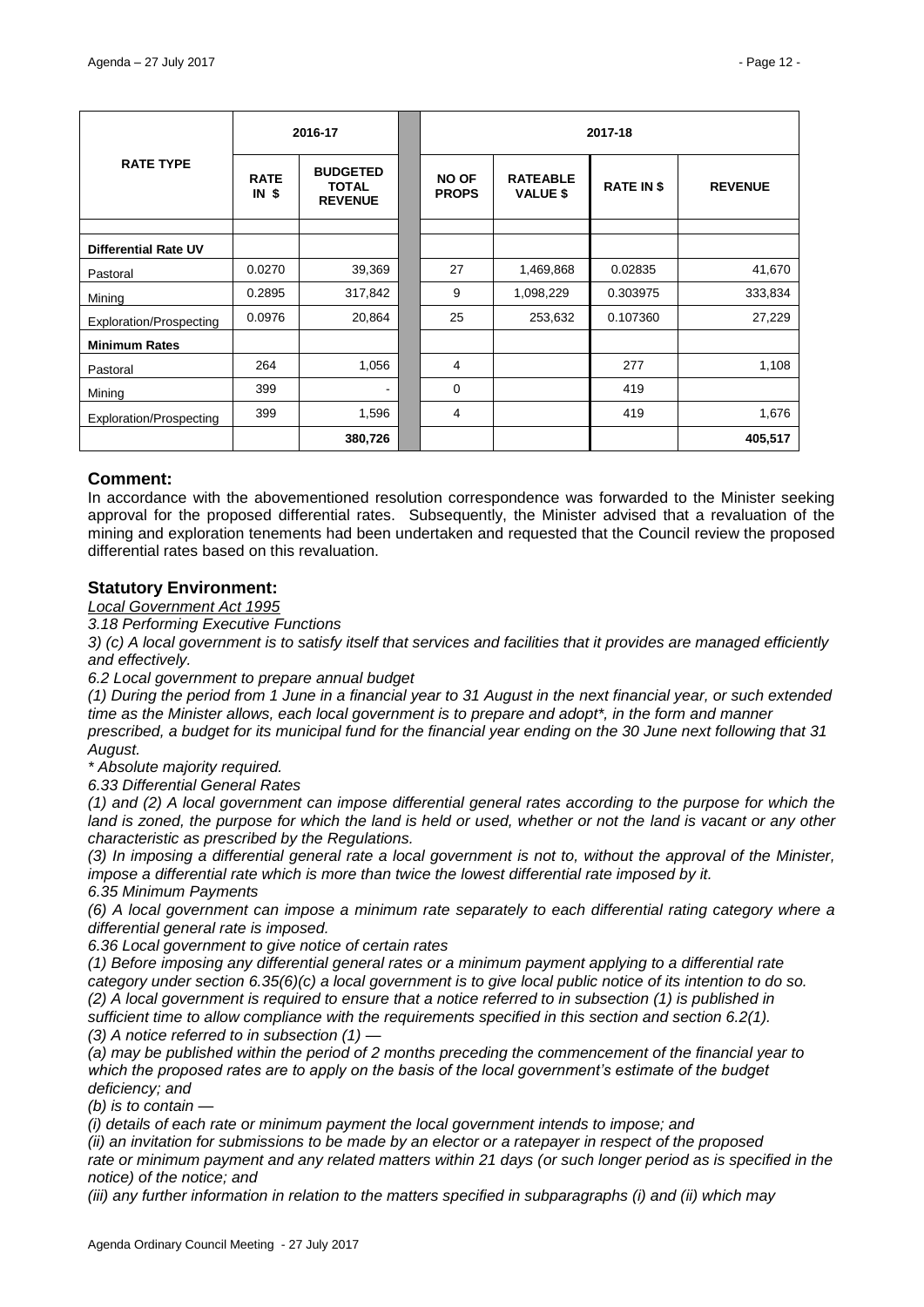#### *be prescribed; and*

*(c) is to advise electors and ratepayers of the time and place where a document describing the objects of, and reasons for, each proposed rate and minimum payment may be inspected.* 

*Local Government (Financial Management) Regulations 1996*

*5 CEO's duties as to financial management*

*2) The CEO is to —*

*(c) undertake reviews of the appropriateness and effectiveness of the financial management systems and procedures of the local government regularly (and not less than once in every 4 financial years) and report to the local government the results of those reviews.* 

# **Strategic Implications:**

The Corporate Business Plan 2016-2020 allows for an average 5% rate increase each year. This is based on the estimated budget deficiency and has been set to help fund community services and amenities as outlined in the plan.

# **Sustainability Implications**

- **Environmental:**
	- There are no known significant environmental considerations
- **Economic:**
	- There are no known significant economic considerations
- **Social:** There are no known significant social considerations

# **Policy Implications:**

Nil

# **Financial Implications:**

Proposed differential rates are set to meet the estimated budget deficiency in the 2017/18 financial year.

# **Consultation:**

N/A

# **Recommendation:**

That Council after due consideration of the revaluation of mining and exploration tenements adopts (subject to Ministerial approval) the amended proposed differential rates and minimum rates for the 2017/18 Financial Year as shown in the appended table:

|                                | 2016-17                |                                                   | 2017-18                      |                                    |                   |                |
|--------------------------------|------------------------|---------------------------------------------------|------------------------------|------------------------------------|-------------------|----------------|
| <b>RATE TYPE</b>               | <b>RATE</b><br>$IN$ \$ | <b>BUDGETED</b><br><b>TOTAL</b><br><b>REVENUE</b> | <b>NO OF</b><br><b>PROPS</b> | <b>RATEABLE</b><br><b>VALUE \$</b> | <b>RATE IN \$</b> | <b>REVENUE</b> |
|                                |                        |                                                   |                              |                                    |                   |                |
| <b>Differential Rate UV</b>    |                        |                                                   |                              |                                    |                   |                |
| Pastoral                       | 0.0270                 | 39,369                                            | 27                           | 1,469,868                          | 0.028577          | 41,668         |
| Mining                         | 0.2895                 | 317,842                                           | 9                            | 1,135,141                          | 0.294091          | 333,835        |
| <b>Exploration/Prospecting</b> | 0.0976                 | 20,864                                            | 25                           | 313,069                            | 0.088275          | 26,813         |
| <b>Minimum Rates</b>           |                        |                                                   |                              |                                    |                   |                |
| Pastoral                       | 264                    | 1,056                                             | 4                            |                                    | 277               | 1,108          |
| Mining                         | 399                    |                                                   | 0                            |                                    | 419               |                |
| <b>Exploration/Prospecting</b> | 399                    | 1,596                                             | 5                            |                                    | 419               | 2,095          |
|                                |                        | 380,726                                           |                              |                                    |                   | 405,519        |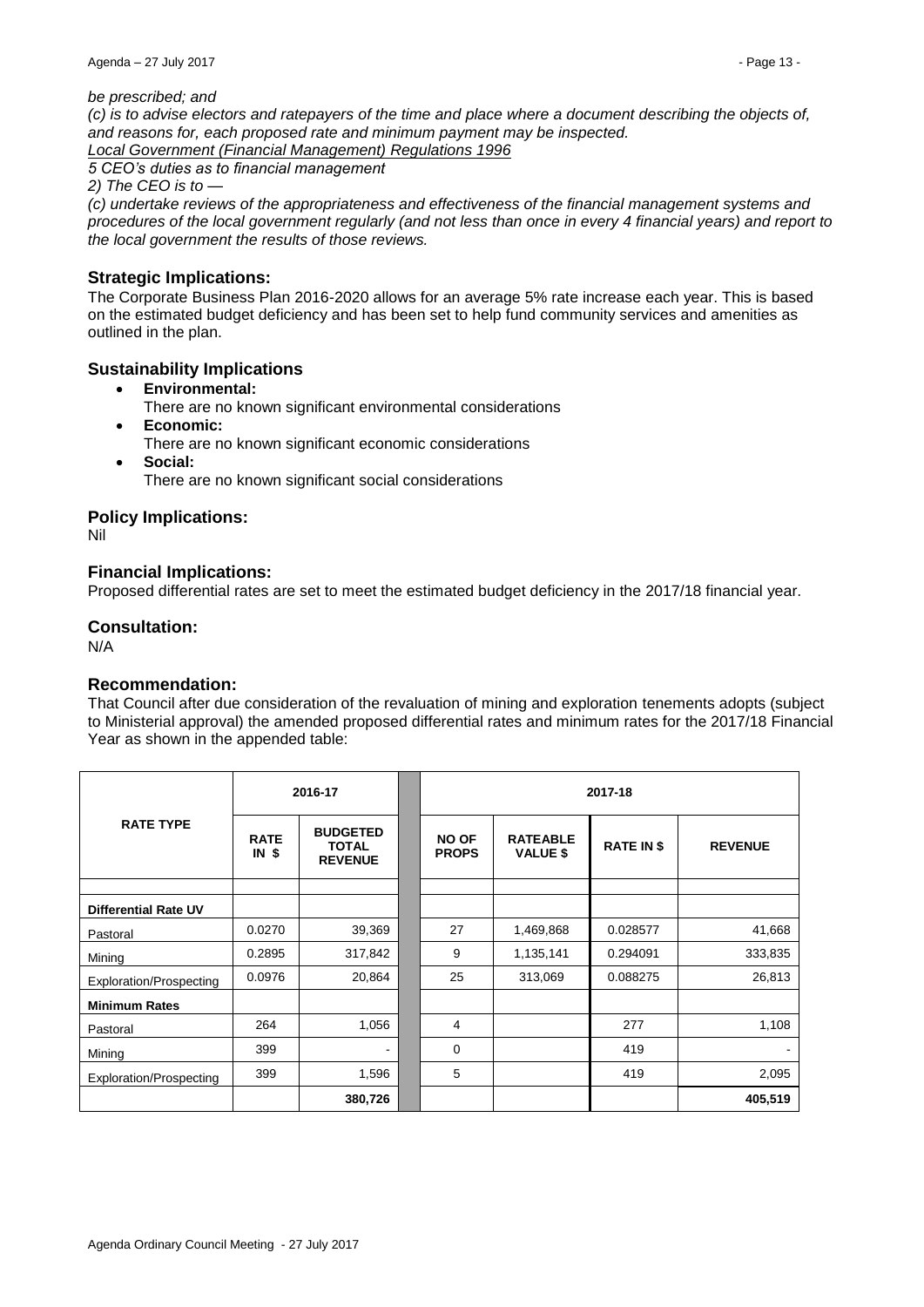Absolute Majority

| <b>Council Decision:</b><br><b>Moved: Councillor</b> | <b>Seconded: Councillor</b> |                 |
|------------------------------------------------------|-----------------------------|-----------------|
| <b>Carried/Lost</b>                                  | For:                        | <b>Against:</b> |

# <span id="page-13-0"></span>**17. DEVELOPMENT**

### <span id="page-13-1"></span>**17.1 Community Branding Proposition**

| File:<br>Author:   | 13.10<br>Peter Dittrich – Chief Executive Officer |
|--------------------|---------------------------------------------------|
| Interest Declared: | No interest to disclose                           |
| Date:              | 19 July 2017                                      |
| Attachments:       | Nil                                               |

### **Matter for Consideration:**

Council to consider the Logo Concepts prepared by Market Creations in relation to the re-branding of the Shire of Murchison.

### **Background:**

Council at its July 2016 meeting resolved that:

That council contract a graphic designer to design a minimum of five logo design concepts, along with letterhead and business card design and a Corporate Style Guide.

The logo design concepts are to be promoted for comment through community survey along with the current logo, prior to a final decision by council.

Market Creations were engaged to develop a minimum of five logo design concepts.

Council at its November 2016 meeting resolved that:

Cr S Broad, Cr E Foulkes-Taylor, and the CEO work on a totally new concept which includes possibly man, dog, cow, sheep, windmill, and Mulga tree which are more representative of the Murchison Community.

An online survey was distributed on 5 July 2017 with responses / comments being received until 14 July 2017.

# **Comment:**

Market Creations were engaged to develop a minimum of five logo design concepts. In accordance with the community survey the design brief required that the logo options that were developed reflected the history, agriculture, and community as key characteristics.

The concepts developed are attached for Councils consideration. The design brief allows for two revisions of the proposed logos.

Council has multiple options, including:

- Accept the proposed logos and engage the community via a survey to identify the preferred logo;
- Identify one or more of the logos to be presented to the community via a survey to identify the preferred logo;
- Identify one or more of the logos to be revised and re-presented to Council; or
- Reject all proposed logos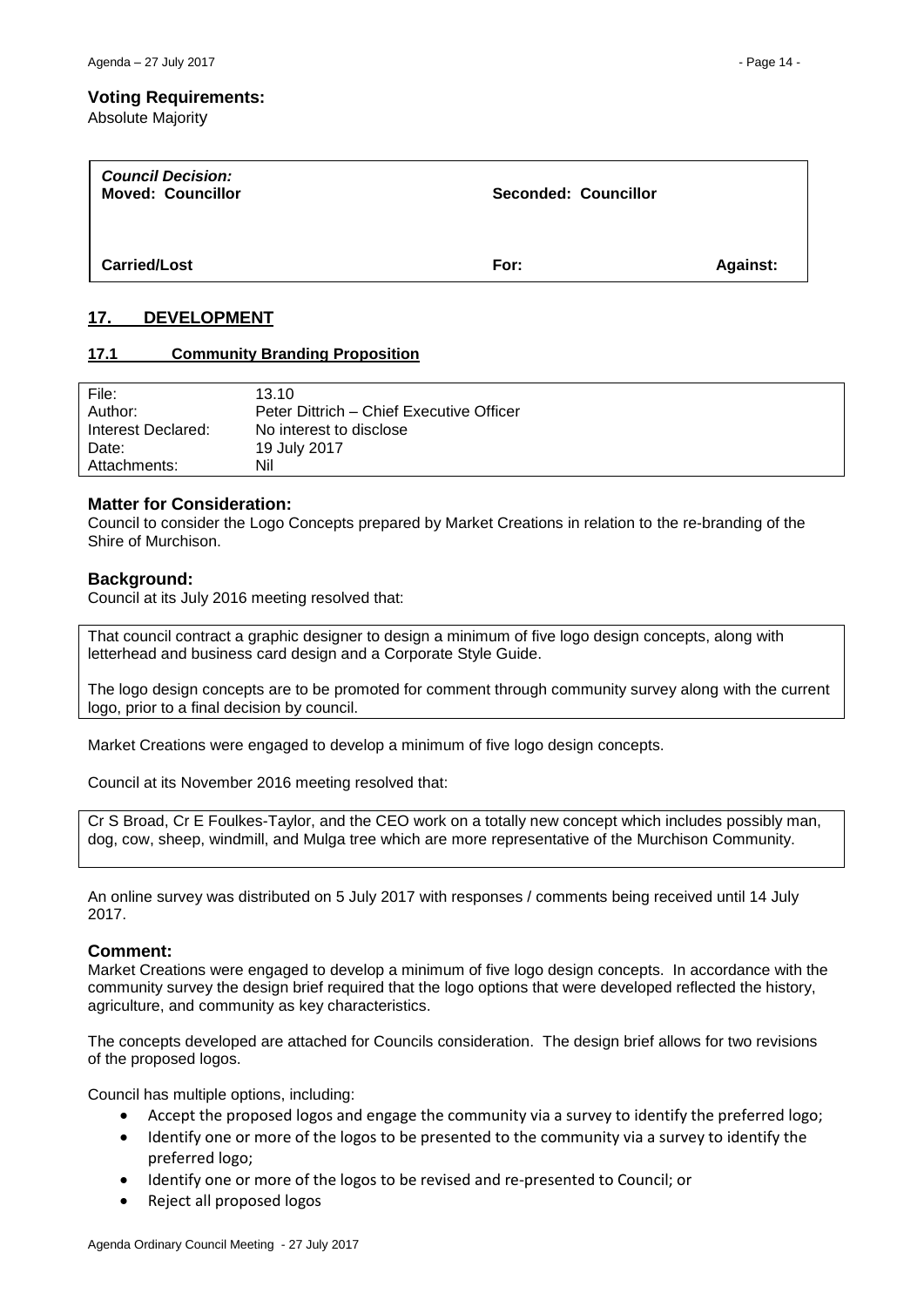The proposed logos (including votes received and comments) are shown below.

# **Logo 1 Four votes**



### Comments were:

- o I feel it best represents the shire & is pleasing to the eye.
- o I like the colours, fonts and design and I think it is a good stylised representation of Murchison



### Comments were:

o The contrast of living up here - the different seasons. Blue - the sky , Red - the rich earth , Green - a good season

# **Logo 3 Four votes**



#### Comments were:

- o The design is ok but the font for 1 & 2 could be better. The n in "no" and "town" looks like a u.
- o I prefer this logo because: Sharp fonts which are easy to understand. Less complication with a straight color rather than the blended orange and green.

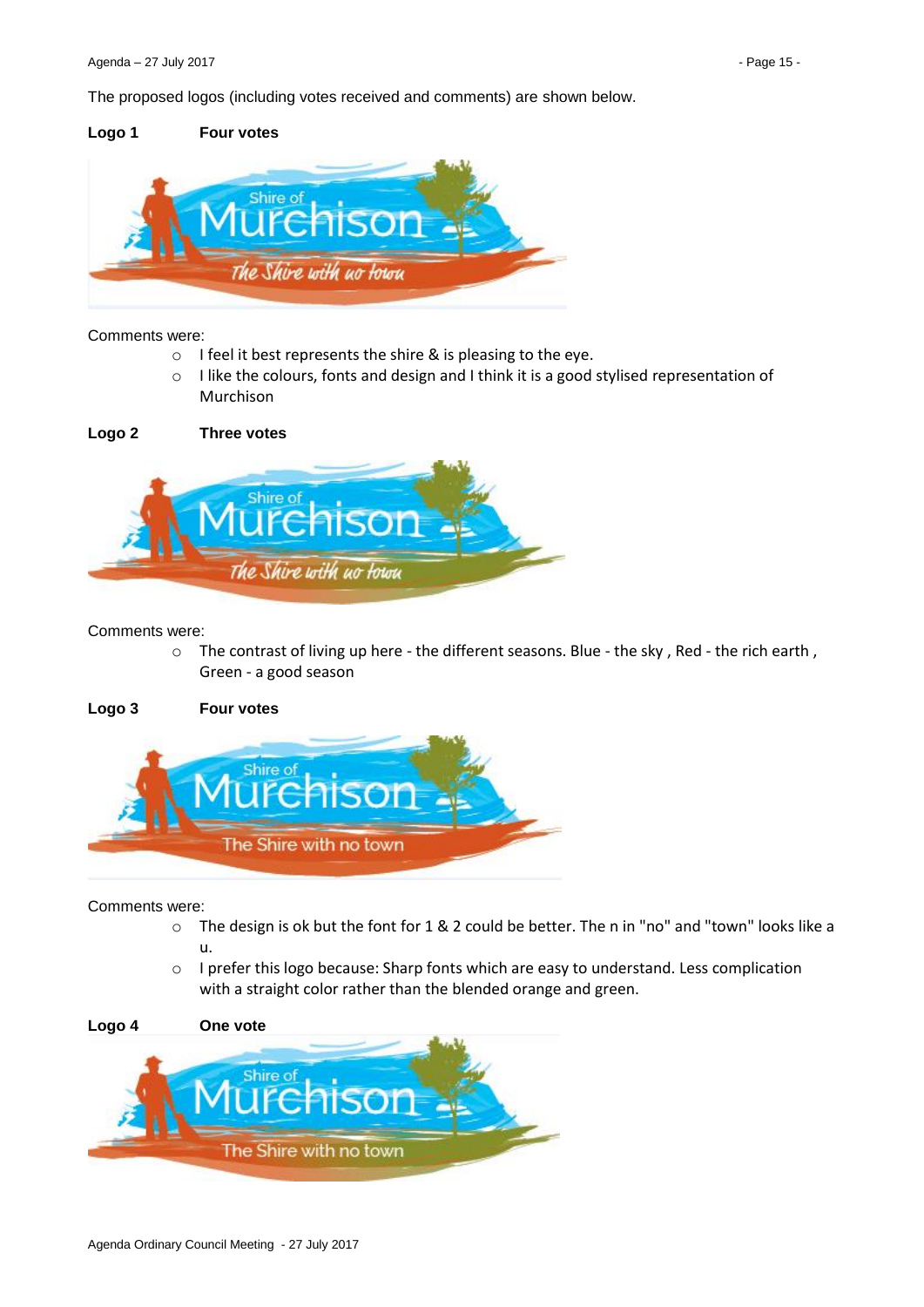

Comments were:

- o Heritage
- o The four options are the same only with colour changes hardly a choice - a tree seriously not even identifiable as a species, man and a dog is hardly original, hope you didn't pay too much for these concepts

# **None of the above Two votes**

Comments were:

- o Option 3 could be okay if the tree was a Minniritchie Acacia.
- o To negative

Council has the opportunity to review the slogan at this time. In October 2012 at Item 15.5 the Council resolved:

*Following community consultation the decision is to leave the slogan as it is 'the Shire with no town' and to review it again in twelve months*

The author is not aware of slogan being reviewed.

# **Statutory Environment:**

LGA s1.4 (3) in carrying out its functions a local government is to use its best endeavours to meet the needs of current and future generations through an integration of environmental protection, social advancement and economic prosperity.

# **Strategic Implications:**

To provide good governance to the Shire of Murchison through openness and transparency and enhanced consultation and public participation.

# **Sustainability Implications**

- **Environmental:**
	- There are no known significant environmental considerations
- **Economic:**
	- There are no known significant economic considerations
- **Social:** There are no known significant social considerations

# **Policy Implications:**

N/A

# **Financial Implications:**

The costs for the marketing design brief; 5 logo concepts; three revisions based on feedback; letterhead design; business card design; master CD; and Corporate Style Guide were provided for in the 2016/17 Budget.

# **Consultation:**

Market Creations **Community**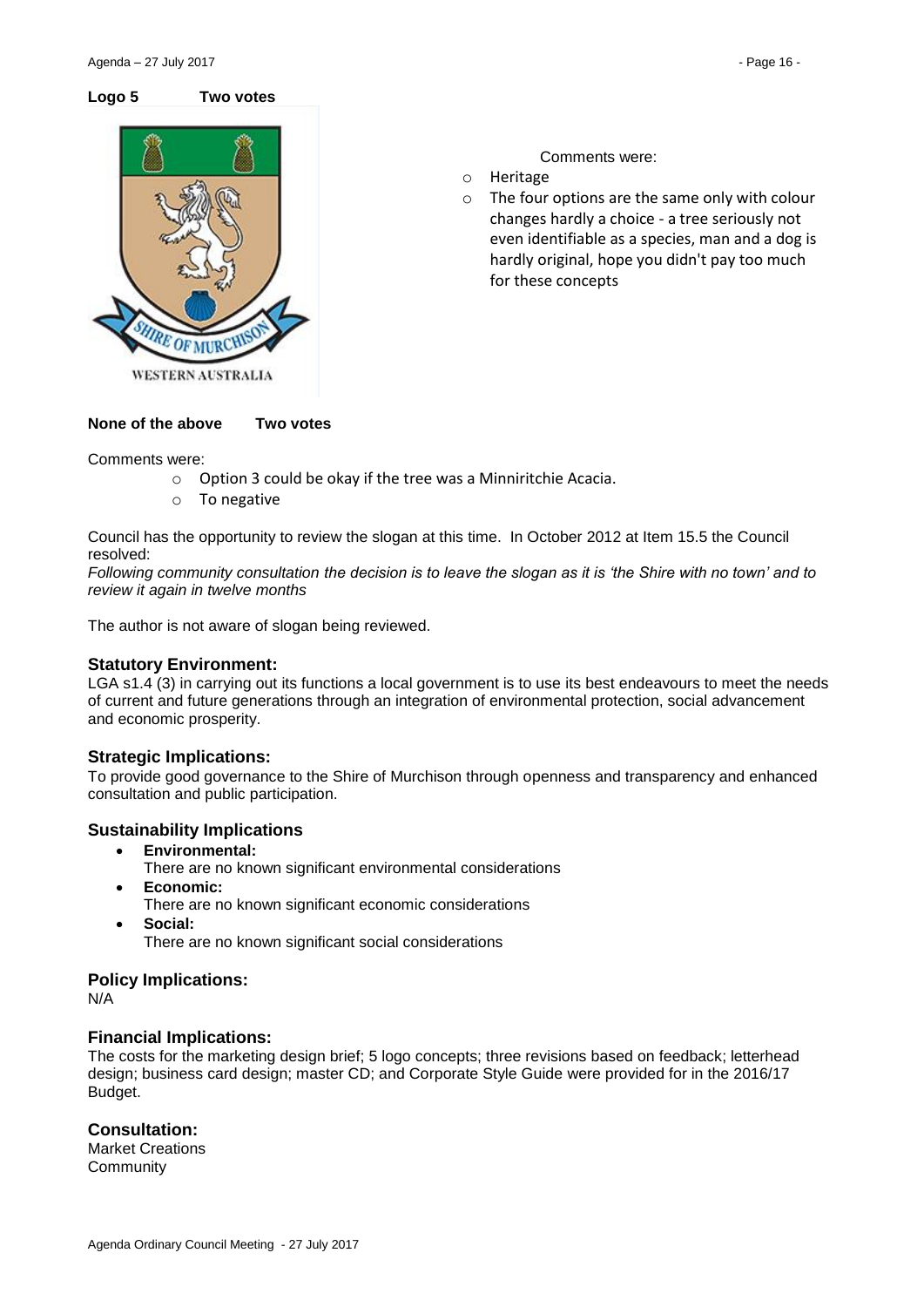#### **Recommendation:**

That following consideration of the five proposed logos and the comments received, Council adopt Logo 1 as the Shire of Murchison's new logo.

### **Voting Requirements:**

Simple majority

| <b>Council Decision:</b><br><b>Moved: Councillor</b> | Seconded: Councillor                                                         |                 |
|------------------------------------------------------|------------------------------------------------------------------------------|-----------------|
| <b>Carried/Lost</b>                                  | For:                                                                         | <b>Against:</b> |
| 172                                                  | Call For Tender - Conversion of Beringarra Cue Road Sealed section to Gravel |                 |

### <span id="page-16-0"></span>**17.2 Call For Tender – Conversion of Beringarra Cue Road Sealed section to Gravel**

| File:              | 4.52                                     |
|--------------------|------------------------------------------|
| Author:            | Peter Dittrich – Chief Executive Officer |
| Interest Declared: | No interest to disclose                  |
| Date:              | 20 July 2017                             |
| Attachments:       |                                          |
|                    |                                          |

# **Matter for Consideration:**

Council to consider:

- 1. calling Public Tenders for the conversion of the sealed section of the Beringarra Cue Road to gravel; and
- 2. establishing a Tender Evaluation Panel to assess the above-referenced Tender; and
- 3. establishing the Assessment Criteria for the above-referenced Tender.

### **Background:**

At the Ordinary Meeting of Council on 19<sup>th</sup> August 2016 the decision was made to invite Public Tenders for various bitumen seal, reseal and repair works. At the Ordinary Meeting of Council on the 16<sup>th</sup> December 2016, Council declined to accept any tender for RFT 4.2016-18 Repairs to Bitumen Surface Defects because the tendered prices far exceeded the budget.

During the Discussion relating to the CEO's Report at the March 2017 Ordinary Council Meeting a request was made that a whole of life costing be presented to Council. The whole of life costing was tabled at the Ordinary Meeting of Council held on 27<sup>th</sup> April 2017 and a decision made to return the Beringarra Cue Road to gravel.

#### **Comment:**

Council has considered the whole of life costing in relation to the Beringarra Cue Road.

During discussions with the Works Supervisor it was noted that the drainage on the road would need to be improved and some flood ways stabilized. The project superintendent and supervisor will be required to work closely with the Works Supervisor to ensure that the desired outcomes are achieved.

This project will be fully funded by the reserve set aside for the conversion of the sealed section of the road to gravel.

# **Statutory Environment:**

Local Government Act 1995

3.57. Tenders for providing goods or services

(1) A local government is required to invite tenders before it enters

into a contract of a prescribed kind under which another person is to supply goods or services.

(2) Regulations may make provision about tenders.

Local Government (Functions and General) Regulations 1996

Division 2 – Tenders for Providing Goods and Services (s.3.57)

11. When tenders have to be publicly invited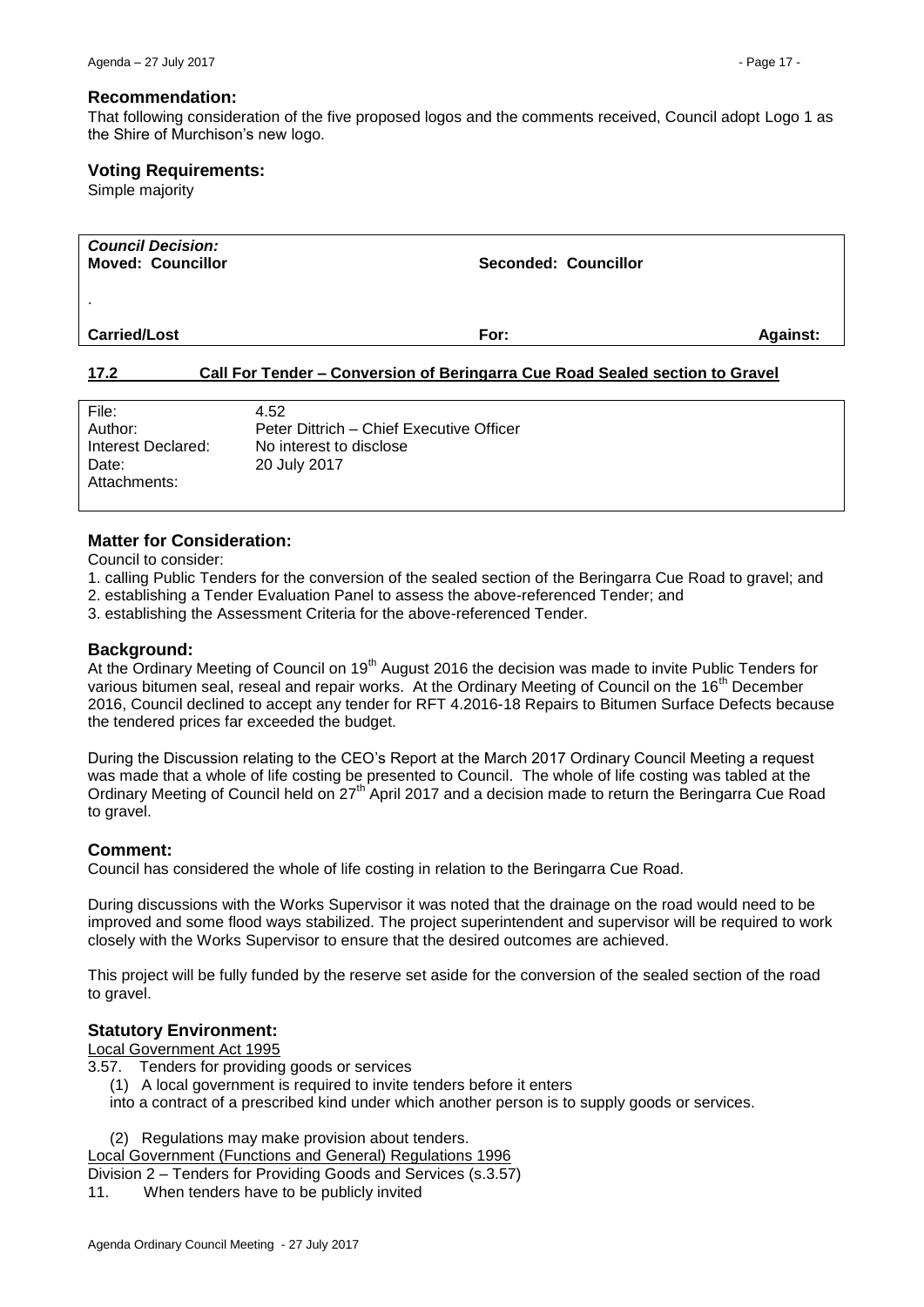- (1) Tenders are to be publicly invited according to the requirements of this Division before a local government enters into a contract for another person to supply goods or services if the consideration under the contract is, or is expected to be, more, or worth more, than \$150 000 unless subregulation (2) states otherwise.
- (2) Tenders do not have to be publicly invited according to the requirements of this Division if
	- (a) the supply of the goods or services is to be obtained from expenditure authorised in an emergency under section 6.8(1)(c) of the Act; or
	- (b) the supply of the goods or services is to be obtained through the WALGA Preferred Supplier Program; or
	- [(ba) deleted]
		- (c) within the last 6 months
			- (i) the local government has, according to the requirements of this Division, publicly invited tenders for the supply of the goods or services but no tender was submitted that met the tender specifications or satisfied the value for money assessment; or
			- (ii) the local government has, under regulation 21(1), sought expressions of interest with respect to the supply of the goods or services but no person was, as a result, listed as an acceptable tenderer; or
		- (d) the contract is to be entered into by auction after being expressly authorised by a resolution of the council of the local government; or
		- (e) the goods or services are to be supplied by or obtained through the government of the State or the Commonwealth or any of its agencies, or by a local government or a regional local government; or
	- (ea) the goods or services are to be supplied
		- (i) in respect of an area of land that has been incorporated in a district as a result of an order made under section 2.1 of the Act changing the boundaries of the district; and
		- (ii) by a person who, on the commencement of the order referred to in subparagraph (i), has a contract to supply the same kind of goods or services to the local government of the district referred to in that subparagraph;

or

- (f) the local government has good reason to believe that, because of the unique nature of the goods or services required or for any other reason, it is unlikely that there is more than one potential supplier; or
- (g) the goods to be supplied under the contract are
	- (i) petrol or oil; or
	- (ii) any other liquid, or any gas, used for internal combustion engines;

or

- (h) the following apply
	- (i) the goods or services are to be supplied by a person registered on the Aboriginal Business Directory WA published by the Small Business Development Corporation established under the Small Business Development Corporation Act 1983; and
	- (ii) the consideration under the contract is \$250 000 or less, or worth \$250 000 or less; and
	- (iii) the local government is satisfied that the contract represents value for money;

or

- (i) the goods or services are to be supplied by an Australian Disability Enterprise; or
	- (j) the contract is a renewal or extension of the term of a contract (the original contract) where —
		- (i) the original contract was entered into after the local government, according to the requirements of this Division, publicly invited tenders for the supply of goods or services; and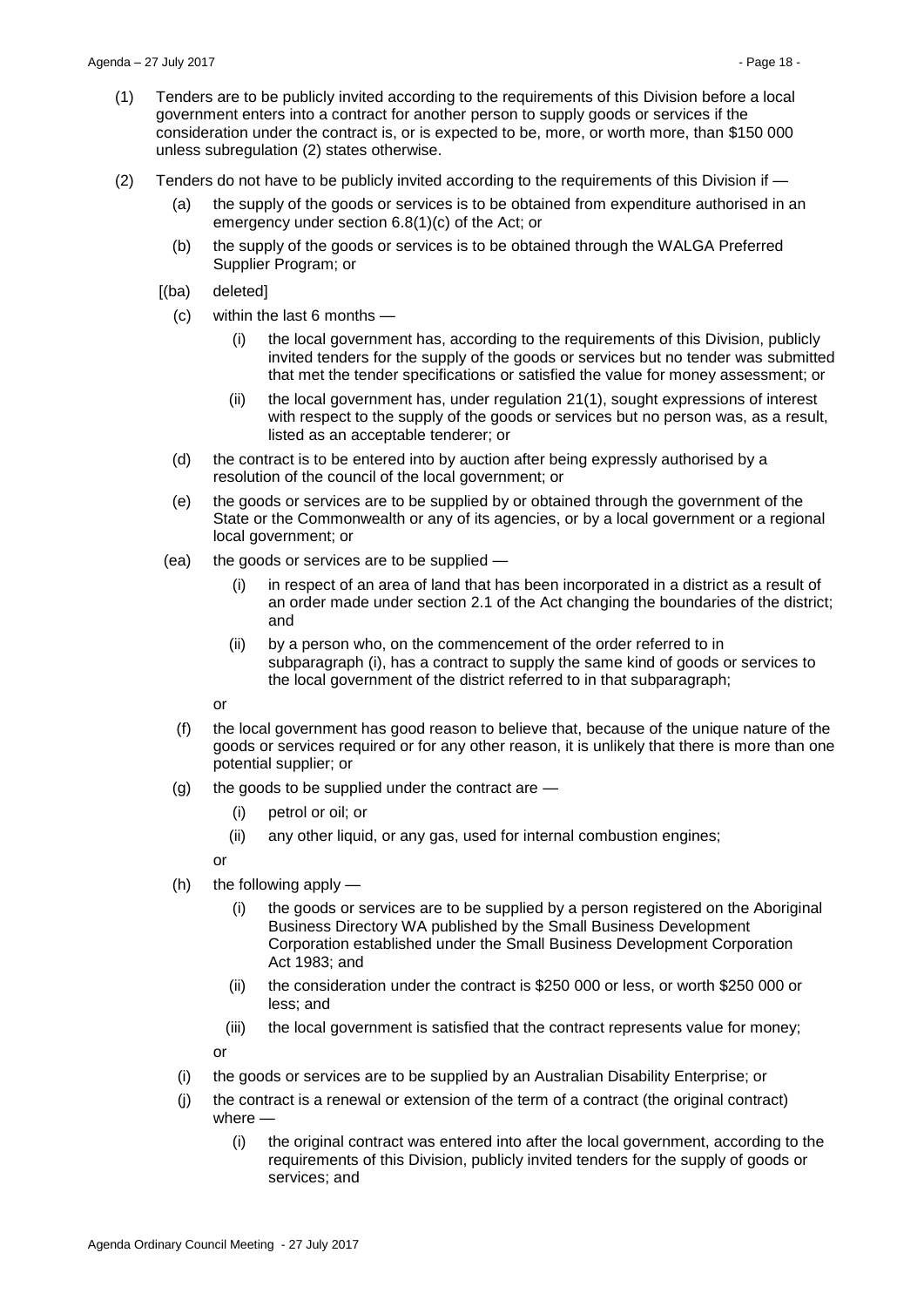- (ii) the invitation for tenders contained provision for the renewal or extension of a contract entered into with a successful tenderer; and
- (iii) the original contract contains an option to renew or extend its term; and
- (iv) the supplier's tender included a requirement for such an option and specified the consideration payable, or the method by which the consideration is to be calculated, if the option were exercised; or
- (k) the goods or services are to be supplied by a pre-qualified supplier under Division 3.
- 12. Anti-avoi*dance provision for r. 11(1)*
	- *(1) This regulation applies if a local government intends to enter into 2 or more contracts (the contracts) in circumstances such that the desire to avoid the requirements of regulation 11(1) is a significant reason for not dealing with the matter in a single contract.*
	- *(2) If this regulation applies, tenders are to be publicly invited according to the requirements of this Division before the local government enters into any of the contracts regardless of the consideration.*

*[Regulation 12 inserted in Gazette 18 Sep 2015 p. 3806.]* 

*13. Requirements when local government invites tenders though not required to do so*

*If a local government, although not required by this Division to invite tenders before entering into a contract for another person to supply goods or services, decides to invite tenders, the tenders are to be publicly invited according to the requirements of this Division.*

*[Regulation 13 amended in Gazette 2 Feb 2007 p. 245-6.]*

- *14. Publicly inviting tenders, requirements for*
	- *(1) When regulation 11(1), 12(2) or 13 requires tenders to be publicly invited, State-wide public notice of the invitation is to be given.*
	- *(2) If the CEO has, under regulation 23(4), prepared a list of acceptable tenderers, instead of giving State-wide public notice the CEO is required to give notice of the invitation to each acceptable tenderer listed.*
	- *(2a) If a local government —*
		- *(a) is required to invite a tender; or*
		- *(b) not being required to invite a tender, decides to invite a tender,*

*the local government must, before tenders are publicly invited, determine in writing the criteria for deciding which tender should be accepted.*

# **Strategic Implications:**

Nil

# **Policy Implications:**

Nil

# **Budget/ Financial Implications:**

Council's decision in relation to the future of the Beringarra Cue Road will need to be taken into account in the preparation of the Strategic Resource Plan and future budgets.

# **Sustainability Implications:**

- **Environmental**
- There are no known significant environmental implications associated with this decision **Economic**
- There are no known significant economic implications associated with this decision **Social**

There are no known significant social considerations associated with this decision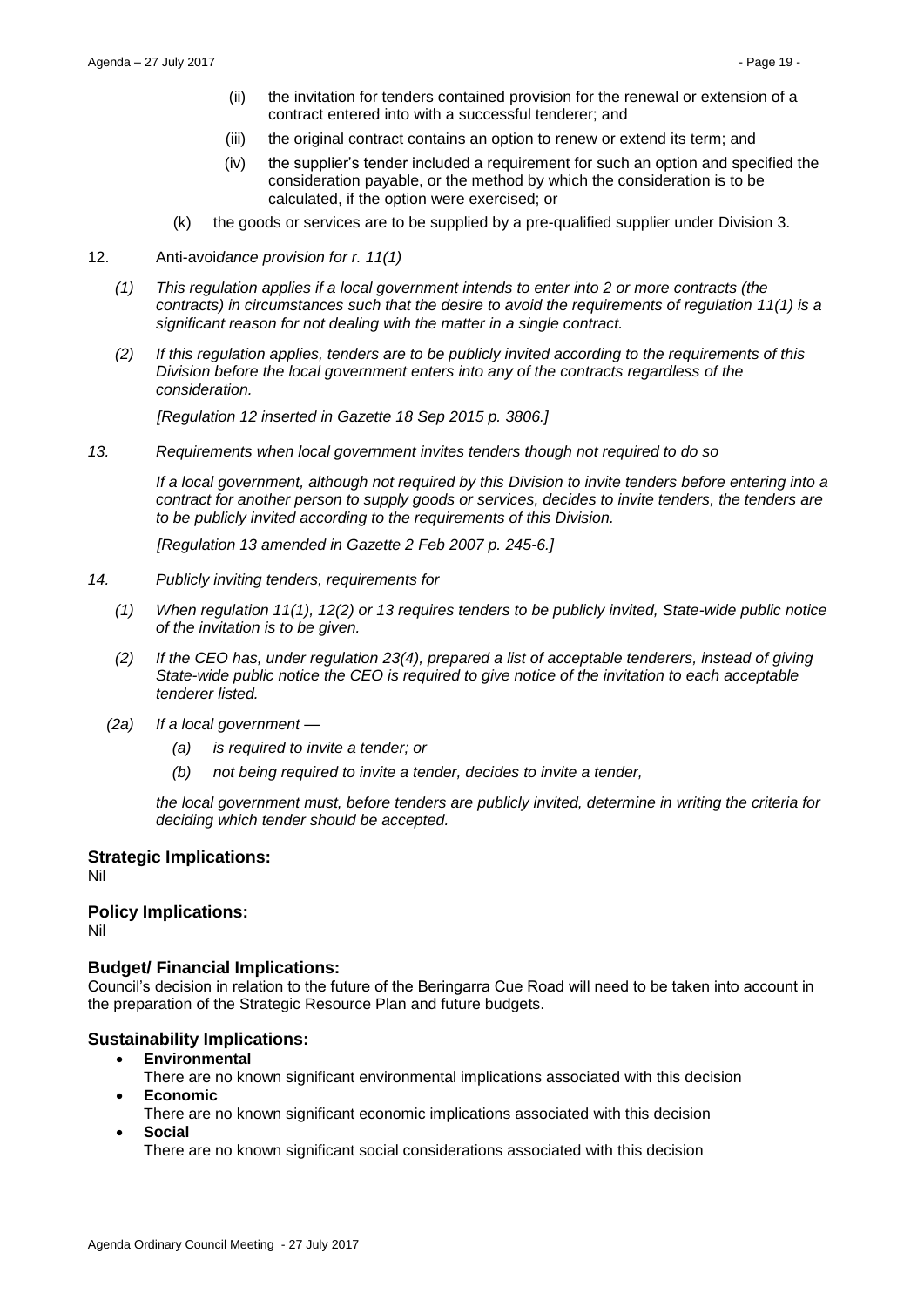# **Consultation:**

Brian Wundenberg – Works Supervisor Plant Working Group

# **Recommendation:**

- 1. That the CEO call for quotes for the project superintendent
- 2. That Council invites two Public Tenders for the:
	- a) Supply of Site Supervision Services for the Conversion of the Sealed Section of the Beringarra Cue Road to Gravel; and
	- b) Supply of Plant & Operators for the Conversion of the Sealed Section of the Beringarra Cue Road to Gravel
- 3. That Council establish a (or two) Tender Evaluation Panel(s) (minimum 3 members) to assess the above-referenced tenders:

The Tender Evaluation Panel for the evaluation of:

- a) the Tender for the Supply of Site Supervision Services for the Conversion of the Sealed Section of the Beringarra Cue Road to Gravel; and
- b) the Tender for the Supply of Plant & Operators for the Conversion of the Sealed Section of the Beringarra Cue Road to Gravel

is made up of the full Council, the CEO, and the Works Supervisor

4. That Council includes the following assessment criteria and weightings in the Tender for the Supply of Site Supervision Services for the Conversion of the Sealed Section of the Beringarra Cue Road to Gravel:

# **COMPLIANCE CRITERIA**

Tenders will be assessed for compliance with the requirements of the conditions of Tender and any Contract Requirements, including responses shown in the Tender Schedules. Compliant tenders will proceed for further assessments as follows:

# **Comparative Price Assessment**

The comparative price for each tender will be calculated by applying applicable regional price preference imposts.

#### **Qualitative Assessments**

The tender is called under the local government (Functions & General) Regulations 1996. The prime consideration in the evaluation of received tenders is to establish the tender that clearly demonstrates an understanding of the tasks required under the tender and in the Shire's opinion represents the best value for money.

The Qualitative Assessment component of the assessment process is designed to take into account those aspects of the Tender that do not readily translate into absolute dollar values, but do however have socio-economic benefits in accordance with the table below.

The criteria on which tenders will be assessed, the maximum weighted score for each criteria and the scoring methodology is as follows:

| A. Demonstrated Roadworks Experience                                                                                                                                                                | Weighting                  |
|-----------------------------------------------------------------------------------------------------------------------------------------------------------------------------------------------------|----------------------------|
| Tenderers must address the following information in an attachment and label it                                                                                                                      | $< 30\%$                   |
| "Demonstrated Roadworks Experience":                                                                                                                                                                | <b>Tick if</b><br>attached |
| - With reference to capacity of organisation as well as nominated Supervisors.                                                                                                                      |                            |
| Particular rural and remote roadworks experience including previous examples.<br>٠<br>Complete the pro-forma at Schedule 2 and include with the "Demonstrated"<br>Roadworks Experience" attachment. |                            |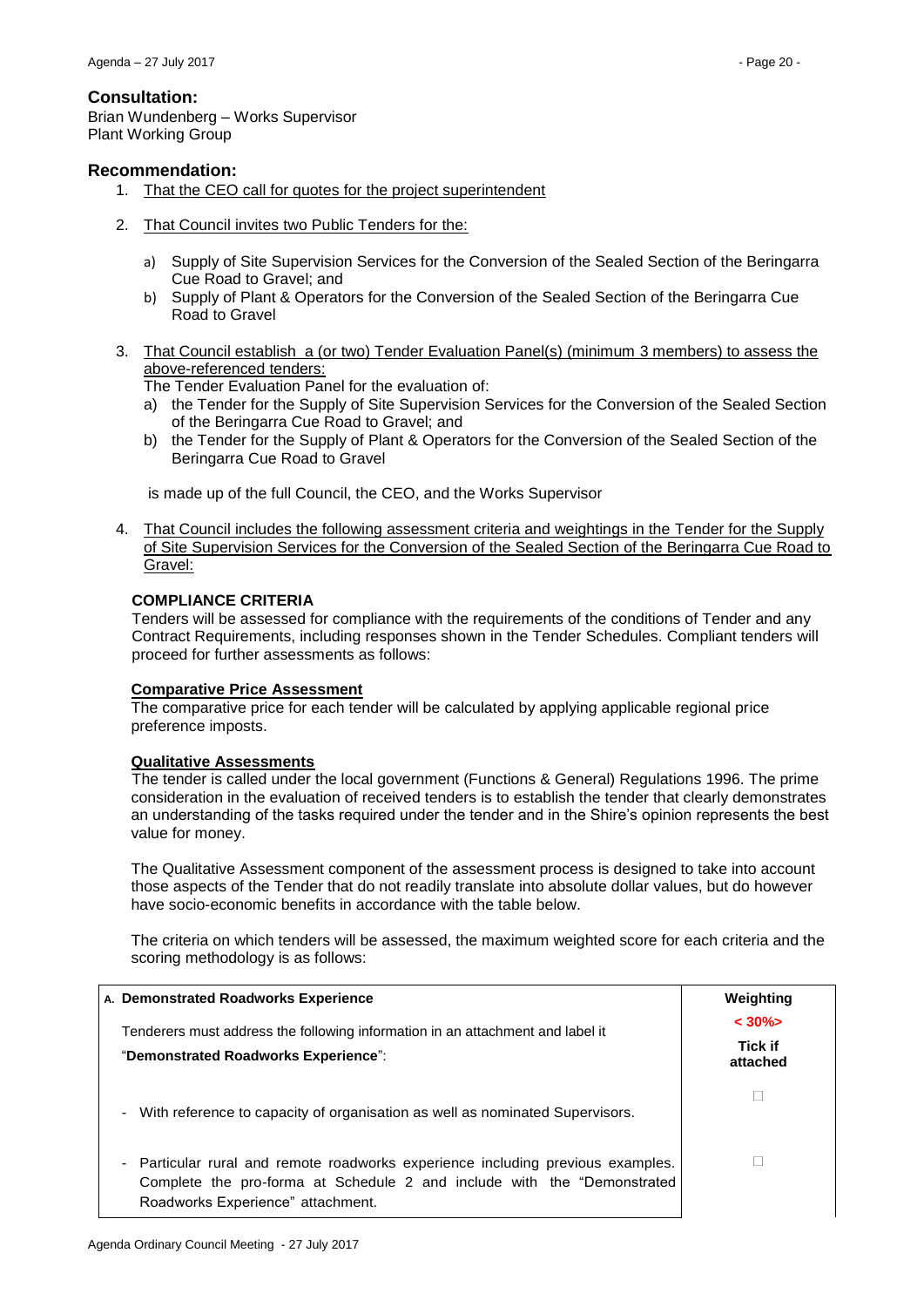| Demonstrated understanding of unsealed road construction and maintenance<br>techniques and industry standards.                                                                                                                                                                                                                     | $\perp$                    |
|------------------------------------------------------------------------------------------------------------------------------------------------------------------------------------------------------------------------------------------------------------------------------------------------------------------------------------|----------------------------|
| Demonstrated understanding of resourcing and productivity for delivery of cost<br>effective works within budget.                                                                                                                                                                                                                   | $\Box$                     |
| Demonstrated capacity to peg to levels.                                                                                                                                                                                                                                                                                            | $\Box$                     |
| Provide CV's or as a minimum, employment history (including reference to<br>projects worked on and roles undertaken), years of experience and qualifications<br>or relevant memberships for nominated Supervisors. Complete the pro-forma at<br>Schedule 3 and include with the "Demonstrated Roadworks Experience"<br>attachment. | 0                          |
| Provide referees who can substantiate previous experience and demonstrated<br>capability of both organisation and nominated Supervisors. Complete the pro-<br>formas at Schedule 4 and include with the "Demonstrated Roadworks Experience"<br>attachment.                                                                         | П                          |
| <b>B. Supervision and Liaison Experience</b>                                                                                                                                                                                                                                                                                       | Weighting                  |
| Tenderers must address the following information in an attachment and label it                                                                                                                                                                                                                                                     | $< 25\%$                   |
| "Supervision and Liaison Experience":                                                                                                                                                                                                                                                                                              | <b>Tick if</b><br>attached |
| With civil works and roadworks in particular. Complete as part of Pro-forma at<br>Schedule 3.                                                                                                                                                                                                                                      | П                          |
| Scheduling and set out of scope of works and specifying works processes in<br>liaison with contractors. Complete as part of Pro-forma at Schedule 3.                                                                                                                                                                               | $\Box$                     |
| Capacity to or previous record of working positively and constructively with<br>machine operators. Complete as part of Pro-forma at Schedule 3.                                                                                                                                                                                    | $\Box$                     |
| c. Experience with Road Construction Materials                                                                                                                                                                                                                                                                                     | Weighting                  |
| Tenderers must address the following information in an attachment and label it                                                                                                                                                                                                                                                     | $< 10\%$                   |
| "Experience with Road Construction Materials":                                                                                                                                                                                                                                                                                     | <b>Tick if</b>             |
| Sourcing and pushing up granular pavement material / gravel.<br>Complete as part of Pro-forma at Schedule 3.                                                                                                                                                                                                                       | attached                   |
|                                                                                                                                                                                                                                                                                                                                    | $\Box$                     |
| Knowledge of water bores and water quality in relation to roadworks.<br>Complete as part of Pro-forma at Schedule 3.                                                                                                                                                                                                               | $\Box$                     |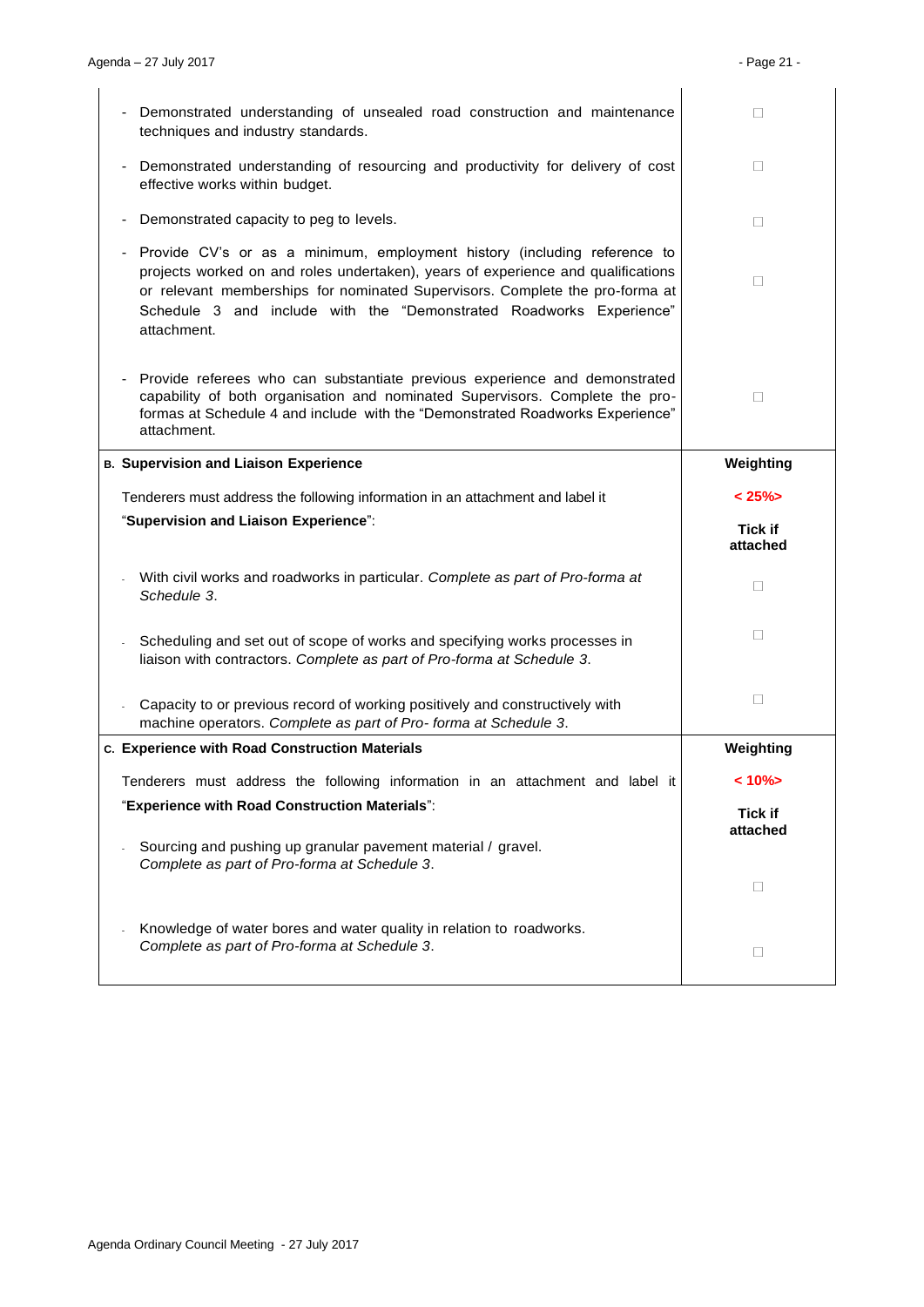| D. Reporting and Contract Management Experience                                                                                                                                                                                                                                                                                                                                                                                                                           | Weighting                          |
|---------------------------------------------------------------------------------------------------------------------------------------------------------------------------------------------------------------------------------------------------------------------------------------------------------------------------------------------------------------------------------------------------------------------------------------------------------------------------|------------------------------------|
| Tenderers must address the following information in an attachment and label it "Reporting<br>and Contract Management Experience"                                                                                                                                                                                                                                                                                                                                          | <25%<br><b>Tick if</b><br>attached |
| Demonstrated capacity to collect, record, prepare and maintain works records<br>including daily contractor works progress, plant utilisation, photographic evidence<br>and measurement of completed works.                                                                                                                                                                                                                                                                | $\Box$                             |
| Experience documenting and scheduling of works and works processes.                                                                                                                                                                                                                                                                                                                                                                                                       | П                                  |
| Previous experience as a works inspector or Superintendents representative<br>and liaison with Superintendent.                                                                                                                                                                                                                                                                                                                                                            | П                                  |
| E. Stand-alone capacity and ability to provide more than one Supervisor                                                                                                                                                                                                                                                                                                                                                                                                   | Weighting                          |
| Tenderers must address the following information in an attachment and label it "Stand-                                                                                                                                                                                                                                                                                                                                                                                    | $< 10\%$                           |
| alone capacity and ability to provide more than one Supervisor":                                                                                                                                                                                                                                                                                                                                                                                                          | <b>Tick if</b><br>attached         |
| Ability to provide a minimum of one Supervisors with backup resources to be<br>nominated.                                                                                                                                                                                                                                                                                                                                                                                 | П                                  |
| Ability to provide a Supervisory service on a stand-alone basis with capacity to<br>include a demonstrated understanding of safety provisions when working alone in<br>remote areas including reference to fully equipped 4WD personal transport,<br>transportable accommodation, fuel, meals and supplies provisions. Complete the<br>pro-forma at Schedule 5 and include with the "Stand-alone capacity and ability to<br>provide more than one Supervisor" attachment. | П                                  |
| Demonstrated capacity of organisation to resource the work i.e. current workload<br>vs forecast workload including this contract. Complete the pro-forma at Schedule<br>6 and include with the "Stand-alone capacity and ability to provide Supervisor"<br>attachment                                                                                                                                                                                                     | $\Box$                             |
| Demonstrated capacity to provide remote coms (phone, internet) to facilitate<br>transfer of claims related records to Superintendent. Complete as part of Pro-<br>forma at Schedule 5.                                                                                                                                                                                                                                                                                    | $\Box$                             |
|                                                                                                                                                                                                                                                                                                                                                                                                                                                                           |                                    |

# **Value for Money Assessment**

The Principal reserves the right to take into consideration any feature of a tender that provides a benefit to the Shire of Murchison and the community. Any additional features will be evaluated in accordance with the value-for-money assessment process outlined below:

In formulating the recommendation for any acceptance of any Tender, value for money will be assessed by:

- a) Identifying the lowest Comparative Price Tender (this tender then becomes the Benchmark for the value-for money assessment);
- b) If the next highest priced Comparative Price Tender has a higher Qualitative Assessment Score than the benchmark, identifying the additional benefits (if any) offered and assessing if the additional benefit is worth the additional price;
- c) Repeating Step b) with the remaining tenders;
- d) Determining which of the remaining Tenders, if any, offers the best value-for-money.

### *Where a higher priced conforming offer is recommended, there should be clear and demonstrable benefits over and above the lowest total priced, conforming offer.*

5. That Council includes the following assessment criteria and weightings in the Tender for the Supply of Plant & Operators for the Conversion of the Sealed Section of the Beringarra Cue Road to Gravel: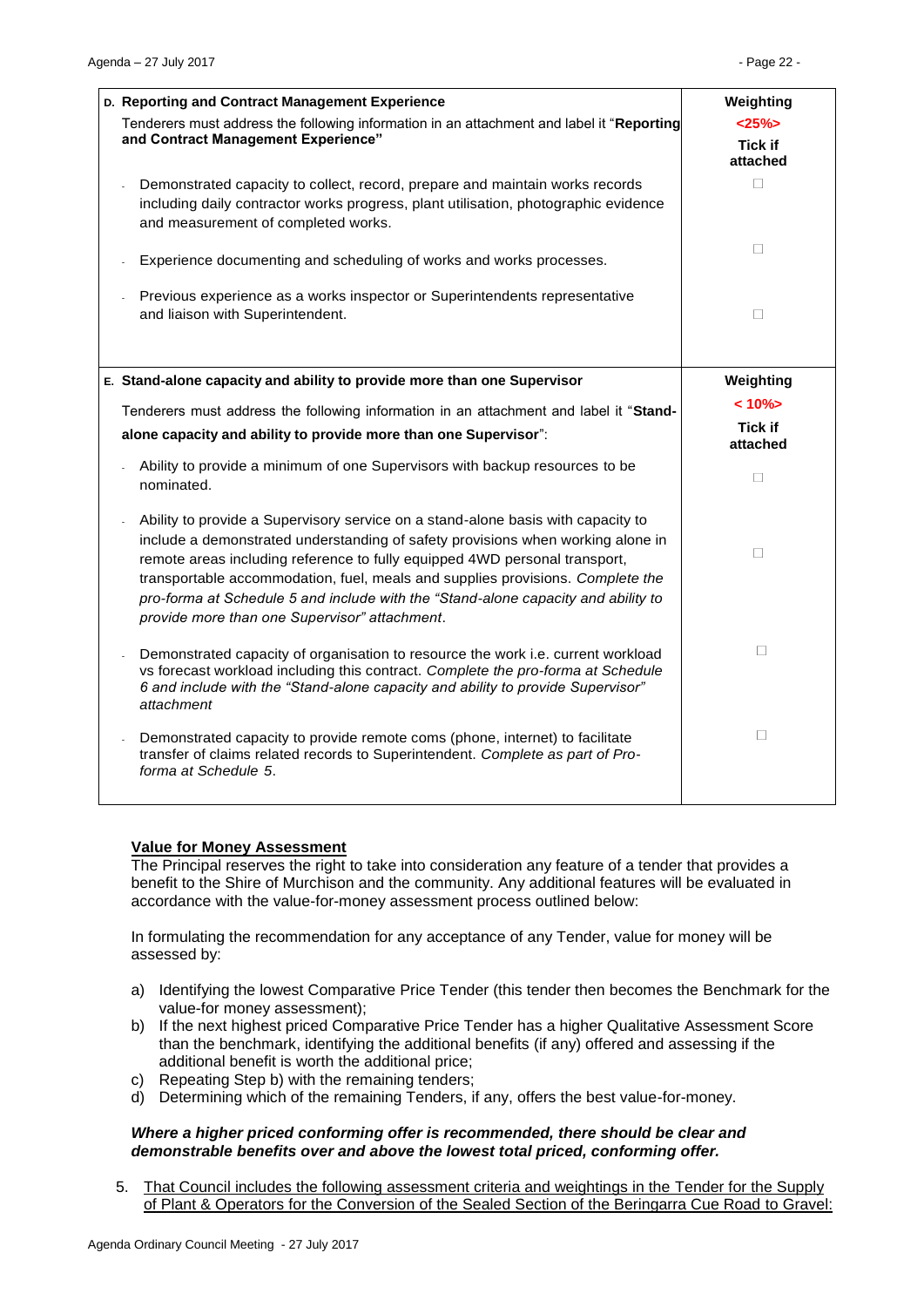# **COMPLIANCE CRITERIA**

Tenders will be assessed for compliance with the requirements of the conditions of Tender and any Contract Requirements, including responses shown in the Tender Schedules. Compliant tenders will proceed for further assessments as follows:

### **Comparative Price Assessment**

The comparative price for each tender will be calculated by applying applicable regional price preference imposts.

#### **Qualitative Assessments**

The tender is called under the local government (Functions & General) Regulations 1996. The prime consideration in the evaluation of received tenders is to establish the tender that clearly demonstrates an understanding of the tasks required under the tender and in the Shire's opinion represents the best value for money.

The Qualitative Assessment component of the assessment process is designed to take into account those aspects of the Tender that do not readily translate into absolute dollar values, but do however have socio-economic benefits in accordance with the table below.

The criteria on which tenders will be assessed, the maximum weighted score for each criteria and the scoring methodology is as follows:

| A. Organisational Experience and Capacity                                                                                                                            | Weighting                  |
|----------------------------------------------------------------------------------------------------------------------------------------------------------------------|----------------------------|
| Tenderers must address the following information in an attachment and label it                                                                                       | $< 30\%$<br><b>Tick if</b> |
| "Organisational Experience and Capacity":                                                                                                                            | attached                   |
| Details of similar work previously undertaken including reference to dates, value<br>of works and time taken to complete and evidence of having achieved outcomes.   | П                          |
| Reference sheet or list of relevant previously completed projects.                                                                                                   | $\Box$                     |
| Provide referees who can substantiate previous experience and demonstrated<br>capability of the organisation.                                                        | $\Box$                     |
| Demonstrated capacity of organisation to resource the work i.e. current workload<br>vs forecast workload including this contract.                                    | $\Box$                     |
| - A project schedule / timeline identifying resources and timeframes to be allocated<br>to each road nominated within the Damage Repair Listing (refer Attachment C) | $\Box$                     |
|                                                                                                                                                                      |                            |
| B. Road Construction Experience in Rural and Remote Areas                                                                                                            | Weighting                  |
|                                                                                                                                                                      | $< 25\%$                   |
| Tenderers must address the following information in an attachment and label it<br>"Road Construction Experience in Rural and Remote Areas":                          | <b>Tick if</b><br>attached |
| Nominate specific examples in previous projects reference sheet.                                                                                                     | П                          |
| Include reference to previous experience operating mobile camps.                                                                                                     | $\Box$                     |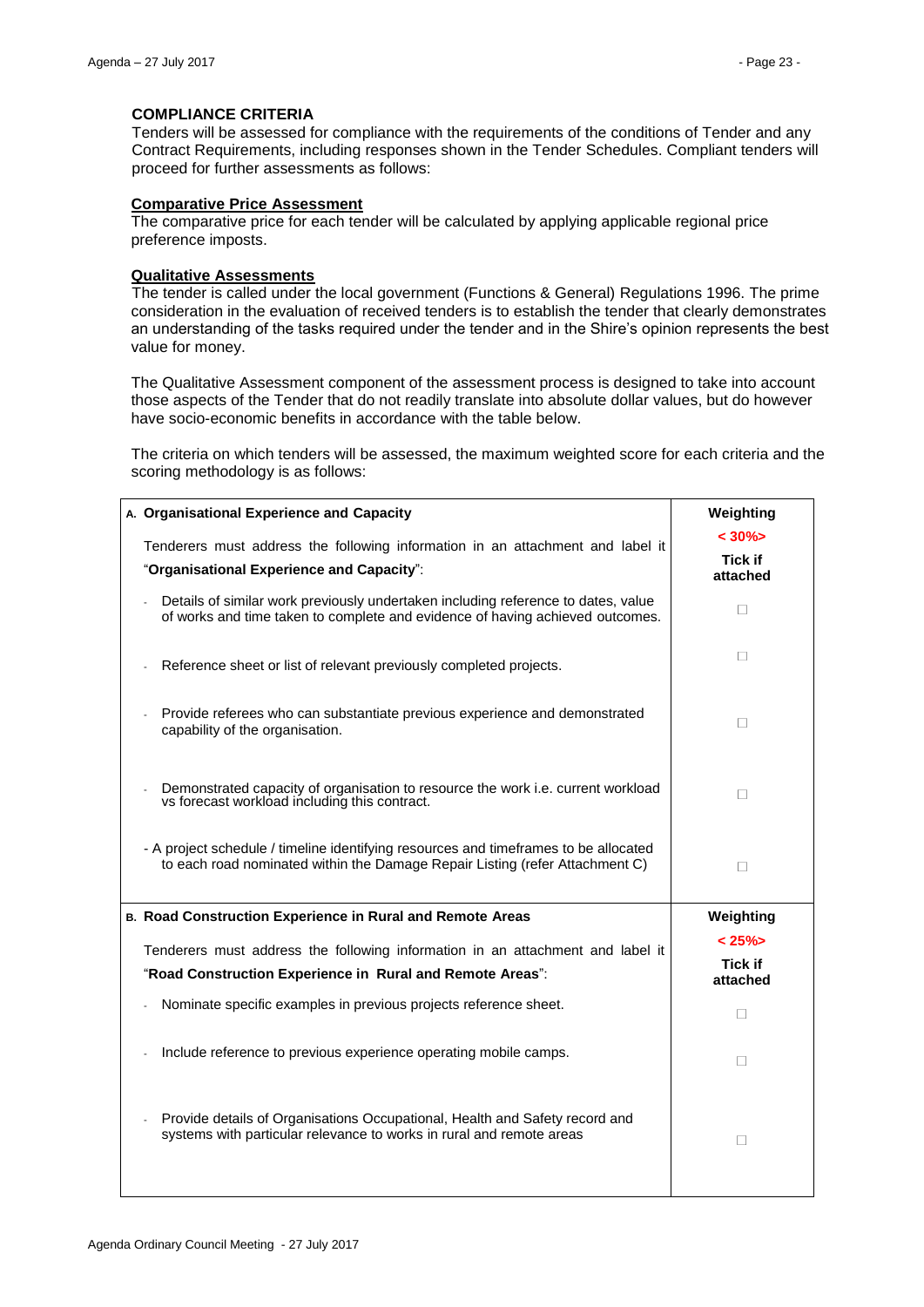| c. Key Personnel Experience and Overall Capacity                                                                                                                                                                                                                                                                                        | Weighting                  |
|-----------------------------------------------------------------------------------------------------------------------------------------------------------------------------------------------------------------------------------------------------------------------------------------------------------------------------------------|----------------------------|
| Tenderers must address the following information in an attachment and label it "Key                                                                                                                                                                                                                                                     | $< 25\%$<br><b>Tick if</b> |
| Personnel Experience and Overall Capacity":                                                                                                                                                                                                                                                                                             | attached                   |
| Provide details of past experience of key staff including Supervisory.<br>Administrative and operators of key items of plant (e.g. grader, dozer, field<br>mechanic, profiler operator).                                                                                                                                                | $\Box$                     |
| Provide CV's or as a minimum, employment history (including reference to<br>projects worked on and roles undertaken), years of experience and qualifications<br>or relevant memberships for key personnel.                                                                                                                              | $\Box$                     |
| Provide referees who can substantiate previous experience and demonstrated<br>capability of key personnel.                                                                                                                                                                                                                              | $\Box$                     |
| Provide specific reference to and past experience of nominated administrative<br>staff who will be responsible for maintaining daily plant, labour and works<br>progress records in close liaison with the Superintendents Site Supervisor as<br>well as reconciling those records against Summary sheets and Contractors<br>Invoicing. | $\Box$                     |
| Include reference to the organisations capacity to provide back-up resources<br>for key personnel should the need arise.                                                                                                                                                                                                                | $\Box$                     |
| D. Extent and Condition of Road Construction Plant & Mechanical Support                                                                                                                                                                                                                                                                 | Weighting                  |
| Tenderers must address the following information in an attachment and label it                                                                                                                                                                                                                                                          | $< 20\%$                   |
| "Extent and Condition of Road Construction Plant & Mechanical Support":                                                                                                                                                                                                                                                                 | <b>Tick if</b><br>attached |
| Identify total numbers of each type of plant available for this project for<br>assessment against the nominated list and numbers within the Tender schedule.                                                                                                                                                                            | П                          |
| Nominate age or hours of each item of plant or some indication of condition or<br>reliability.                                                                                                                                                                                                                                          | П                          |
| Specifically detail the items of mechanical support and refueling equipment<br>available for this project.                                                                                                                                                                                                                              | $\Box$                     |
| Identify any particular items of plant or attachments which are considered to have<br>special or advantageous application to the works and locations identified within<br>this tender.                                                                                                                                                  | $\Box$                     |

#### **Value for Money Assessment**

The Principal reserves the right to take into consideration any feature of a tender that provides a benefit to the Shire of Murchison and the community. Any additional features will be evaluated in accordance with the value-for-money assessment process outlined below:

In formulating the recommendation for any acceptance of any Tender, value for money will be assessed by:

- e) Identifying the lowest Comparative Price Tender (this tender then becomes the Benchmark for the value-for money assessment);
- f) If the next highest priced Comparative Price Tender has a higher Qualitative Assessment Score than the benchmark, identifying the additional benefits (if any) offered and assessing if the additional benefit is worth the additional price;
- g) Repeating Step b) with the remaining tenders;
- h) Determining which of the remaining Tenders, if any, offers the best value-for-money.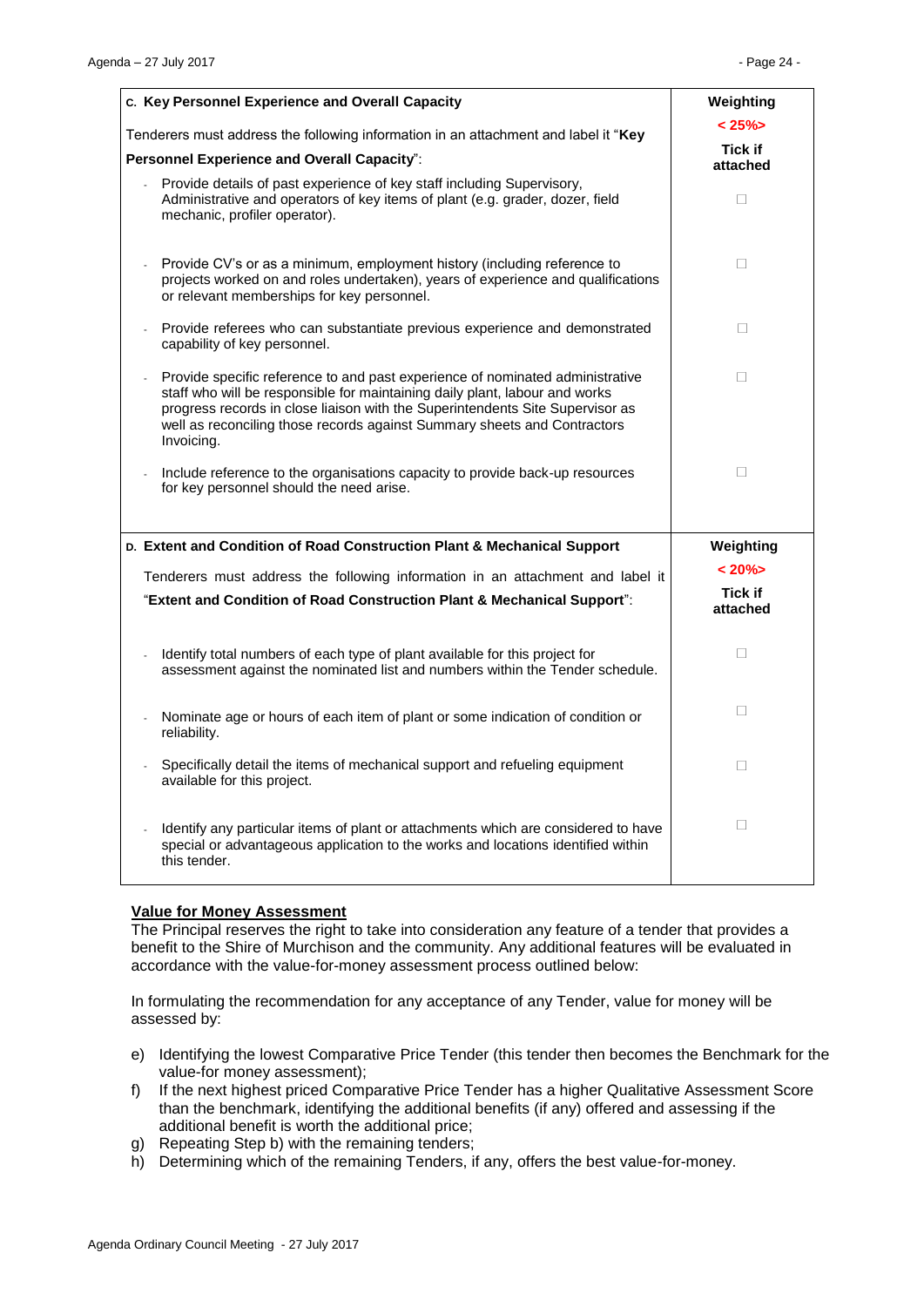#### *Where a higher priced conforming offer is recommended, there should be clear and demonstrable benefits over and above the lowest total priced, conforming offer.*

#### **Voting Requirements:**

Simple Majority

| <b>Council Decision:</b><br>Moved: | Seconded: |                 |
|------------------------------------|-----------|-----------------|
| <b>Carried/Lost</b>                | For:      | <b>Against:</b> |

# <span id="page-24-0"></span>**18. ADMINISTRATION**

### <span id="page-24-1"></span>**18.1 Conduct of Ordinary Murchison Elections 2017**

| File:              | 4.9                                      |
|--------------------|------------------------------------------|
| Author:            | Peter Dittrich - Chief Executive Officer |
| Interest Declared: | No interest to disclose                  |
| Date:              | 20 July 2017                             |
| Attachments:       | Nil                                      |

# **Matter for Consideration:**

Council to decide the method for conducting this year's election as either 'voting in person' or postal election conducted by the Electoral Commission.

### **Background:**

The next ordinary elections are to be held on 21<sup>st</sup> October 2017. The last elections in 2015 were held as a 'voting in person election'. Council can choose which way to hold the elections but the decision has to be made at least 80 days prior to the election, or by the  $2^{nd}$  August for the 2017 elections.

# **Comment:**

The Local Government Act 1995 (the Act) provides that an election can be conducted as a postal election or a voting in person election. The Act also requires that a postal election must be conducted by the Electoral Commissioner.

A quote for \$10,500 (incl. GST) has been obtained for this service (postal voting) from the Western Australian Electoral Commissioner (attached). An in person election will cost more in the vicinity of \$2,000 - \$3,000. This covers advertising and staff time on election day. Daily election costs leading up to election day are absorbed into normal administration time.

#### **Postal Election – Major Benefits:**

- Greater voter participation voter turnout increases significantly in postal elections.
- Time saving some election tasks, including the role of Returning Officer are outsourced thereby reducing the time burden on existing staff.

#### **Postal Election – Major Disadvantages:**

Cost – postal elections are relatively expensive.

Should Council resolve to conduct this years' election by postal vote the process will be as follows:

- 1. Council (now) resolves to consider conducting the 2017 ordinary election as a postal election (by the Electoral Commissioner)
- 2. At the July 2017 Council meeting Council then appoints and declares the Electoral Commissioner to be responsible for the conduct of the 2017 Ordinary Election and also resolves that the ordinary 2017 election be conducted as a postal election.

# **Statutory Environment:**

The Local Government Act 1995 sections 4.20 and 4.61 apply as shown (in part) below:

**4.20. CEO to be returning officer unless other arrangements are made**

(1) Subject to this section the CEO is the returning officer of a local government for each election.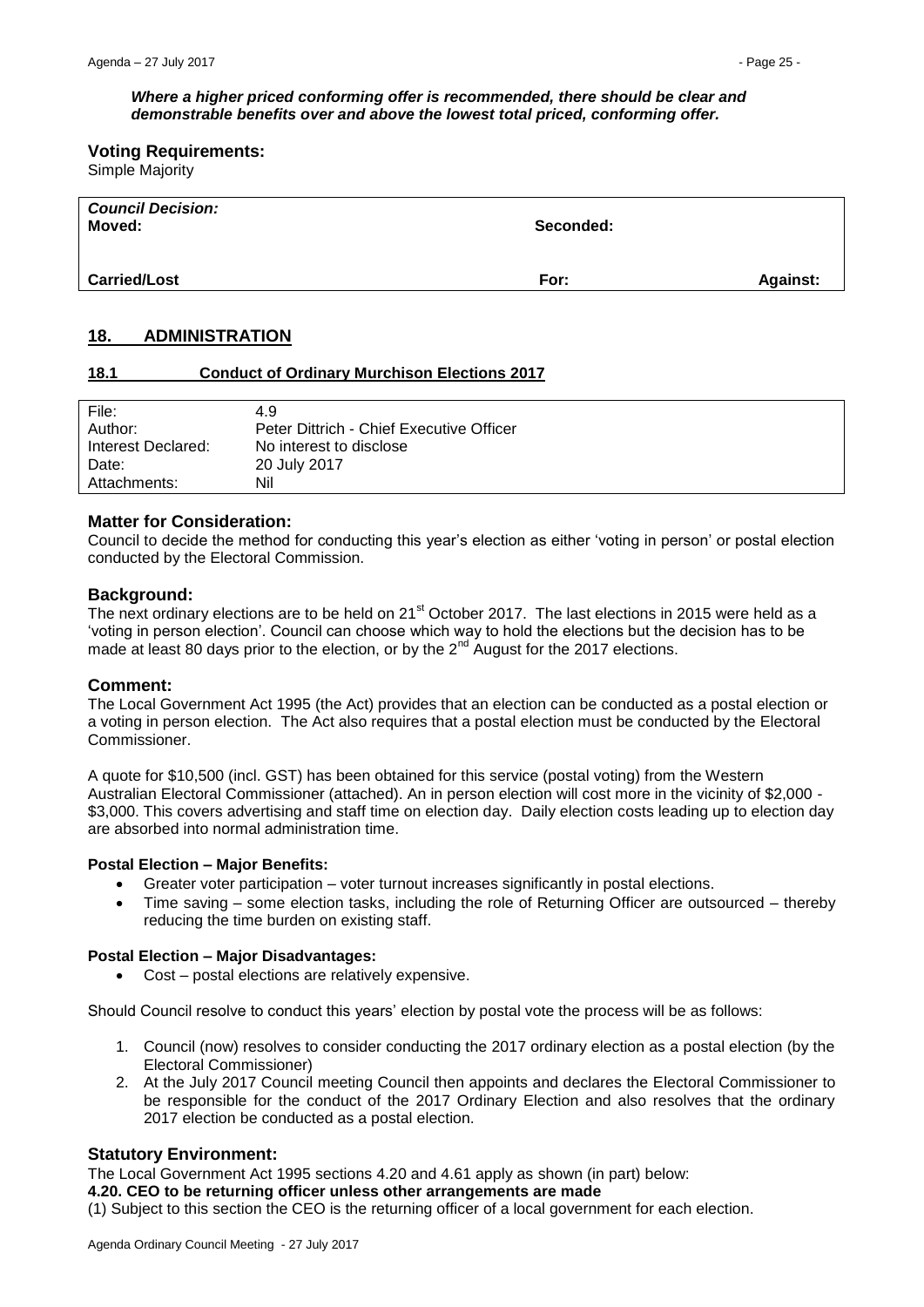(2) A local government may, having first obtained the written agreement of the person concerned and the written approval of the Electoral Commissioner, appoint\* a person other than the CEO to be the returning officer of the local government for —

(a) an election; or

(b) all elections held while the appointment of the person subsists.

\* Absolute majority required.

(3) An appointment under subsection (2) —

(a) is to specify the term of the person's appointment; and

(b) has no effect if it is made after the 80th day before an election day.

(4) A local government may, having first obtained the written agreement of the Electoral Commissioner, declare\* the Electoral Commissioner to be responsible for the conduct of an election,

or all elections conducted within a particular period of time, and, if such a declaration is made, the Electoral Commissioner is to appoint a person to be the returning officer of the local government for the election or elections.

\* Absolute majority required.

# **4.61. Choice of methods of conducting election**

(1) The election can be conducted as a —

**postal election** which is an election at which the method of casting votes is by posting or delivering them to an electoral officer on or before election day; or

**voting in person election** which is an election at which the principal method of casting votes is by voting in person on election day but at which votes can also be cast in person before election day, or posted or delivered, in accordance with regulations.

(2) The local government may decide\* to conduct the election as a postal election.

\* Absolute majority required.

(3) A decision under subsection (2) has no effect if it is made after the 80th day before election day unless a declaration has already been made in respect of an election for the local government and the declaration is in respect of an additional election for the same local government.

(4) A decision under subsection (2) has no effect unless it is made after a declaration is made under section 4.20(4) that the Electoral Commissioner is to be responsible for the conduct of the election or in conjunction with such a declaration.

# **Strategic Implications:**

Nil.

# **Sustainability Implications**

- **Environmental** 
	- There are no known significant environmental implications
- **Economic** 
	- There are no known significant economic implications
- **Social**

There are no known significant social considerations.

# **Policy Implications:**

Nil

# **Financial Implications:**

An appropriate budget allocation will need to be included in the 2017/18 budget if Council decides to conduct a postal election.

#### **Recommendation:**

That Council conduct the 2017 ordinary Murchison Council election as a "voting in person election" and confirm the appointment of the CEO as the Returning Officer.

# **Voting Requirements:**

Simple Majority

| <b>Council Decision:</b><br><b>Moved: Councillor</b> | Seconded: Councillor |                 |
|------------------------------------------------------|----------------------|-----------------|
| <b>Carried/Lost</b>                                  | For:                 | <b>Against:</b> |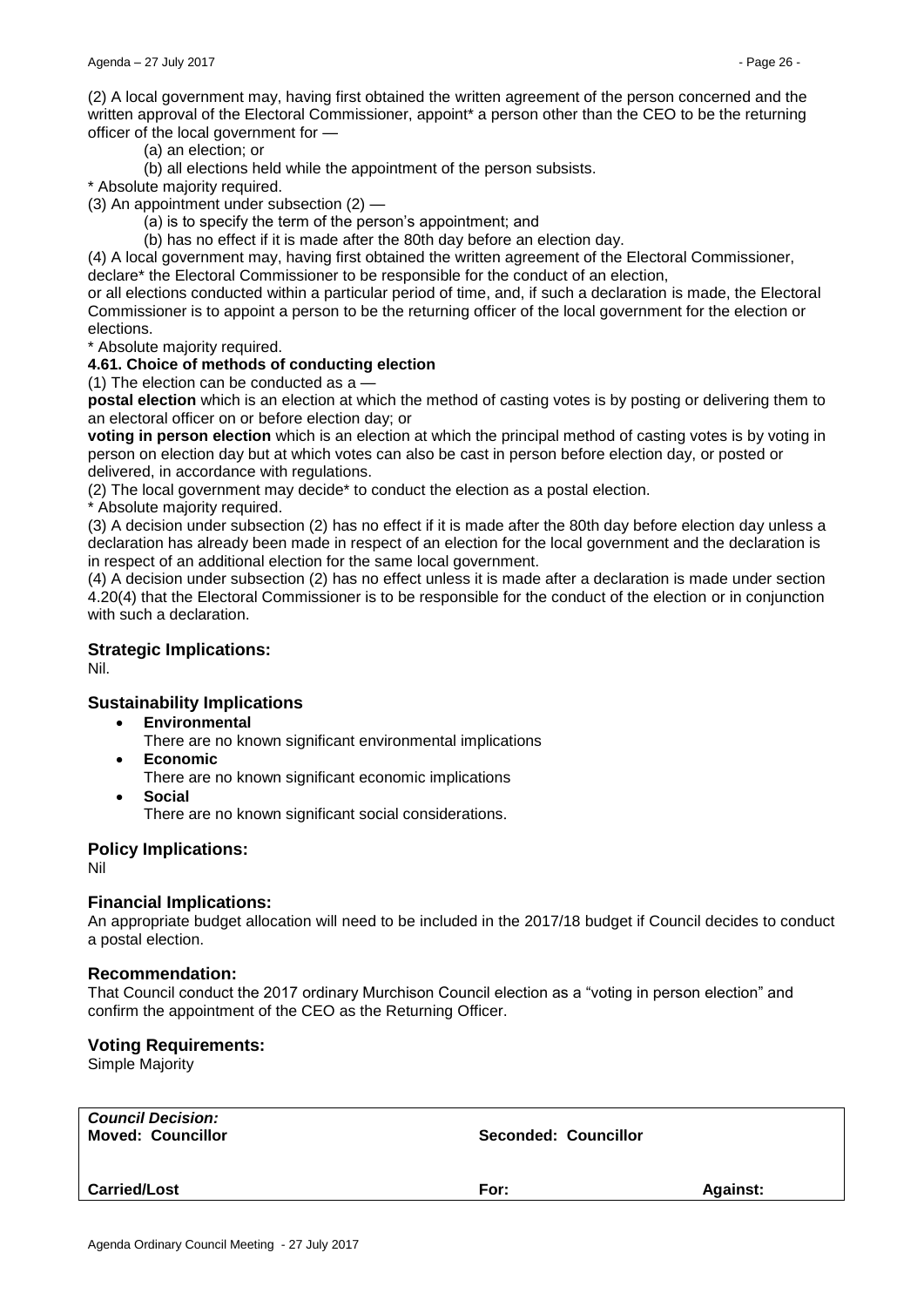### <span id="page-26-0"></span>**18.2 Geotourism Update**

| File:              | 13.10                                                                       |
|--------------------|-----------------------------------------------------------------------------|
| Author:            | Peter Dittrich - Chief Executive Officer                                    |
| Interest Declared: | No interest to disclose                                                     |
| Date:              | 19 July 2017                                                                |
| Attachments:       | Workshop Agenda 4 July 2017                                                 |
|                    | Murchison Geotourism Development Draft Scope of Works (v4 27 June 2017)     |
|                    | Proposal in relation to the Murchison Geotourism Development Scope of Works |

# **Matter for Consideration:**

Council to consider representation on the Murchison Geotourism Development Project.

# **Background:**

The Shire of Mount Magnet, on behalf of the Shires of Cue, Meekatharra, Murchison, Sandstone, Wiluna and Yalgoo, has secured funding from the Mid West Development Commission for this Murchison Geotourism Development project (the Project). All seven Murchison Shires have also committed cash and in kind support for the Project.

The Draft Scope of Works (v4 27 June 2017) (attached) has been prepared to:

- 1. gain relevant expertise in dependently evaluate the geotourism potential of Murchison sites;
- 2. help design the Project in partnership with key stakeholders from the Murchison; and
- 3. produce an implementation plan to guide delivery of the Project.

# **Comment:**

On 4 July 2017 the CEO attended a workshop in Mount Magnet at which the Draft Scope of Works (v4 June 2017) was tabled and a presentation on the Murchison Geotourism Development Project was given by Professor Ross Dowling OAM. Professor Dowling has now provided his suggestions on the way ahead for this project (attached).

Given the nature of the project it was suggested that a call for community members, that have an in depth understanding of the area, its history and culture, be made to join the working group.

# **Statutory Environment:**

- 2.7. Role of council
- (1) The council –
- (a) governs the local government's affairs; and
- (b) is responsible for the performance of the local government's functions.
- (2) Without limiting subsection (1), the council is to  $-$
- (a) oversee the allocation of the local government's finances and resources; and
- (b) determine the local government's policies.

# **Strategic Implications:**

This initiative sits under Objective 1 Economic of the Community Strategic Plan – 'To develop the region's economic potential to encourage families and the businesses to stay in the area.'

# **Sustainability Implications**

- **Environmental:**
	- There are no known significant environmental considerations associated with this decision
	- **Economic:**
	- Geotourism may in the future offer business opportunities to local families
	- **Social:**
	- There are no known significant social considerations associated with this decision

# **Policy Implications:**

N/A

# **Financial Implications:**

Nil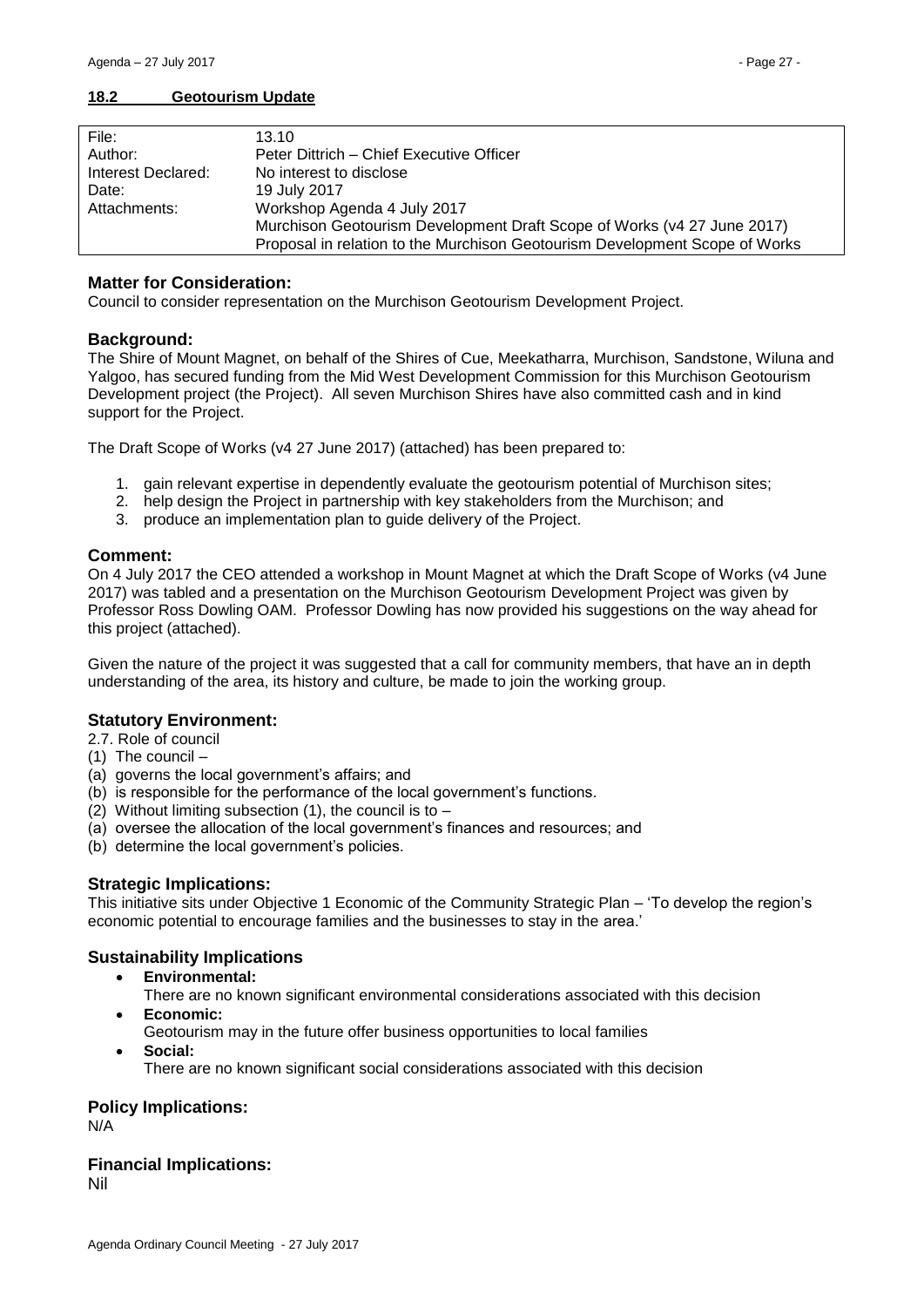Mid West Development Commission Murchison Executive Group

# **Recommendation:**

- 1. That the Shire of Murchison call for community nominees to assist with the geotourism workshops.
- 2. That the CEO, a Councillor and at least one community member attend any meetings or workshops held in relation to geotourism.

# **Voting Requirements:**

Simple majority

| <b>Council Decision:</b><br><b>Moved: Councillor</b> | Seconded: Councillor |                 |
|------------------------------------------------------|----------------------|-----------------|
| $\blacksquare$<br><b>Carried/Lost</b>                | For:                 | <b>Against:</b> |
| 18.3<br><b>Waiving of Hall Hire Fee and Bond</b>     |                      |                 |

<span id="page-27-0"></span>

| File:              | 4.37                                     |
|--------------------|------------------------------------------|
| Author:            | Peter Dittrich - Chief Executive Officer |
| Interest Declared: | No interest to disclose                  |
| Date:              | 20 July 2017                             |
| Attachments:       |                                          |

# **Matter for Consideration:**

Council to consider the waiver of the fees and bond associated with the hiring of the hall for a memorial service for Mr Tom Seaman to be held in September 2017.

# **Background:**

Mr Tom Seaman was a long standing, valued, and active member of the Murchison community.

# **Comment:**

The waiving of the fees (\$155) and bond (\$255) associated with the hiring of the hall for Mr Seaman's memorial service would be a gesture by Council in recognising Mr Seaman's contribution to the Murchison community.

# **Statutory Environment:**

*6.12. Power to defer, grant discounts, waive or write off debts* 

*(1) Subject to subsection (2) and any other written law, a local government may —*

*(a) when adopting the annual budget, grant\* a discount or other incentive for the early payment of any amount of money; or* 

*(b) waive or grant concessions in relation to any amount of money; or* 

*(c) write off any amount of money, which is owed to the local government.* 

*\* Absolute majority required.*

*(2) Subsection (1)(a) and (b) do not apply to an amount of money owing in respect of rates and service charges.* 

*(3) The grant of a concession under subsection (1)(b) may be subject to any conditions determined by the local government.*

# **Strategic Implications:**

Nil

# **Policy Implications:**

Nil

# **Budget/ Financial Implications:**

Nil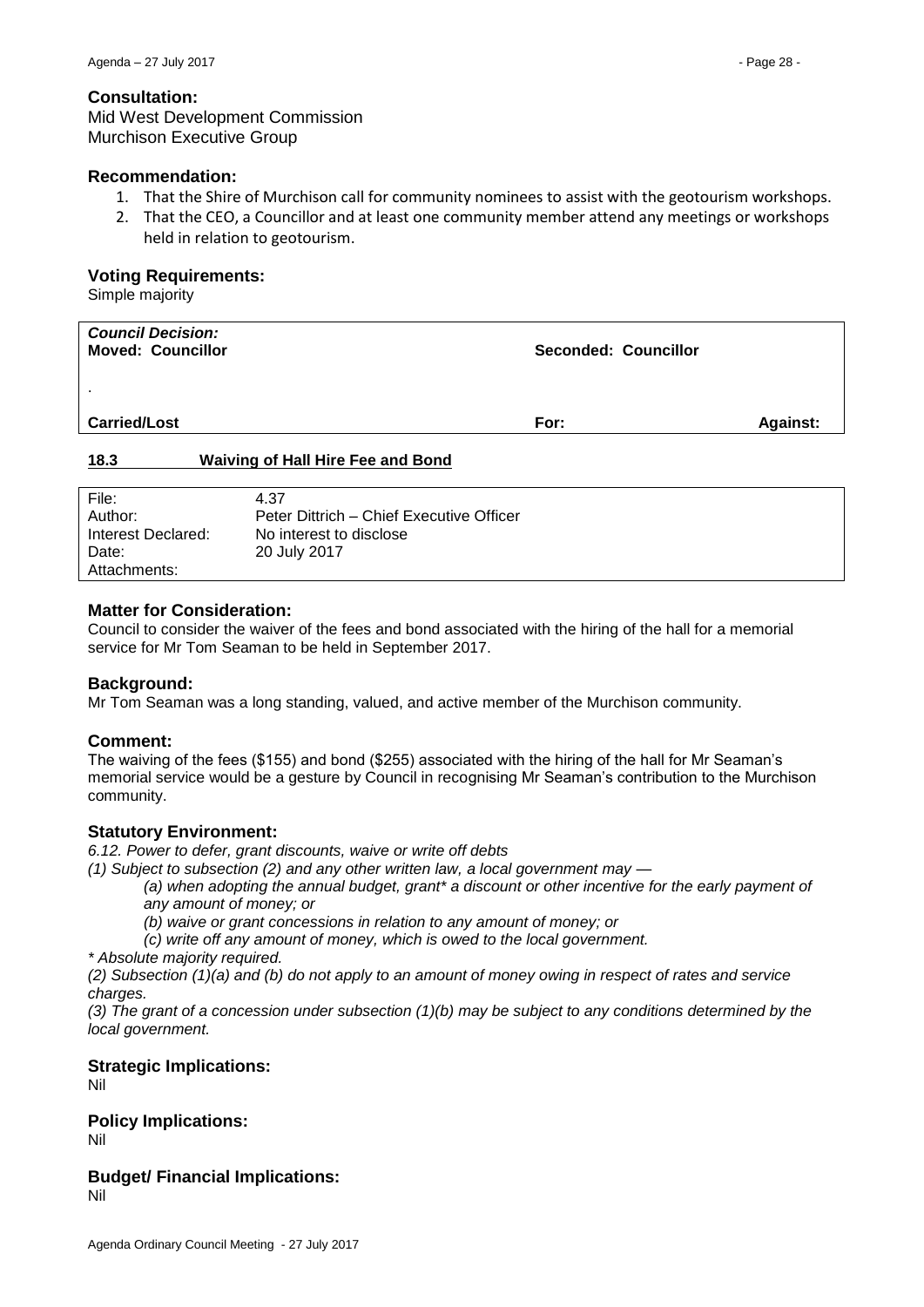# **Consultation:**

Nil

### **Recommendation:**

That Council agree to waive the fees and bond associated with the hiring of the hall for a memorial service for Mr Tom Seaman to be held in September 2017.

# **Voting Requirements:**

Absolute Majority

| <b>Council Decision:</b><br>Moved: | Seconded: |                 |
|------------------------------------|-----------|-----------------|
| <b>Carried/Lost</b>                | For:      | <b>Against:</b> |

# <span id="page-28-0"></span>**19. NOTICE OF MOTION**

# <span id="page-28-1"></span>**20. CEO ACTIVITY REPORT**

| <b>Date</b>  | <b>Activity</b>                                                                                                                                                                                               |
|--------------|---------------------------------------------------------------------------------------------------------------------------------------------------------------------------------------------------------------|
| 24/06/2017   | Discussions with Steve Petts at 13km Pit to limit size of pit and cost of relocation of<br>spiders.                                                                                                           |
| 26/06/2017   | Attend Works Start Up meeting to brief crew on outcome of Ordinary Meeting of Council.                                                                                                                        |
| 28/06/2017   | Conduct interviews for Plant Operator (Roller) with Works Supervisor                                                                                                                                          |
| 28/06/17     | Meet with Nigel Goode and Works supervisor to finalise the tender documents in relation<br>to the WANDRRA funded works/                                                                                       |
| 29/06/17     | Phone conversation with John Wheelock of DFES re Community Emergency Services<br>Manager opportunity.                                                                                                         |
| 29/06/17     | Discussions with Main Roads in relation to road agreement.                                                                                                                                                    |
| 30/06/17     | Discussions with Marketforce re community survey re Logo.                                                                                                                                                     |
| 30/06/17     | Discussions with Anthony Quake of Civic Legal re Road Agreement.                                                                                                                                              |
| 30/06/17     | Telephone call with David Pollock in relation to Shire's grid policy.                                                                                                                                         |
| 03/07/17     | Attendance of Tool Box Meeting. Staff requested Safety Representative.                                                                                                                                        |
| 03/07/17     | Discussions with Ranger - Vet visit                                                                                                                                                                           |
| 04/07/17     | Attendance at Geotourism workshop in Mt Magnet.                                                                                                                                                               |
| 05/07/17     | Discussions with Works Supervisor in relation to current contracts and grid program.                                                                                                                          |
| 07/07/17     | Discussions with Department of Local Government - differential rates.                                                                                                                                         |
| 10/07/17     | Meeting with Department of Local Government to discuss CEO support program, target<br>compliance areas, and best practice. Meeting with WALGA CEO to discuss support<br>available for the Shire of Murchison. |
| 12/07/17     | Interviews for position of DCEO                                                                                                                                                                               |
| 12/07/17     | Meeting with Works Supervisor to discuss status of clearing permits and additional<br>resources required.                                                                                                     |
| 13/07/17     | Interview for DCEO position.                                                                                                                                                                                  |
| 15&16 /07/17 | Host Ina and Tom Edwardson's visit to the Murchison settlement                                                                                                                                                |
| 18/07/17     | Discussion with local contractor in relation to Shire not disclosing tender applicants prior to<br>close of tender.                                                                                           |
| 18/07/17     | Attendance at motor vehicle accident and call for RFDS.                                                                                                                                                       |
| 20/07/17     | Budget Meeting with Works Supervisor.                                                                                                                                                                         |
| 21/07/17     | Telephone call with Bill Currans from Carnarvon Biosecurity Association to discuss bait<br>cool room.                                                                                                         |
| 21/07/17     | Discussion with Ranger - appointment of authorised officers and compliance with Dog Act<br>and Cat Act.                                                                                                       |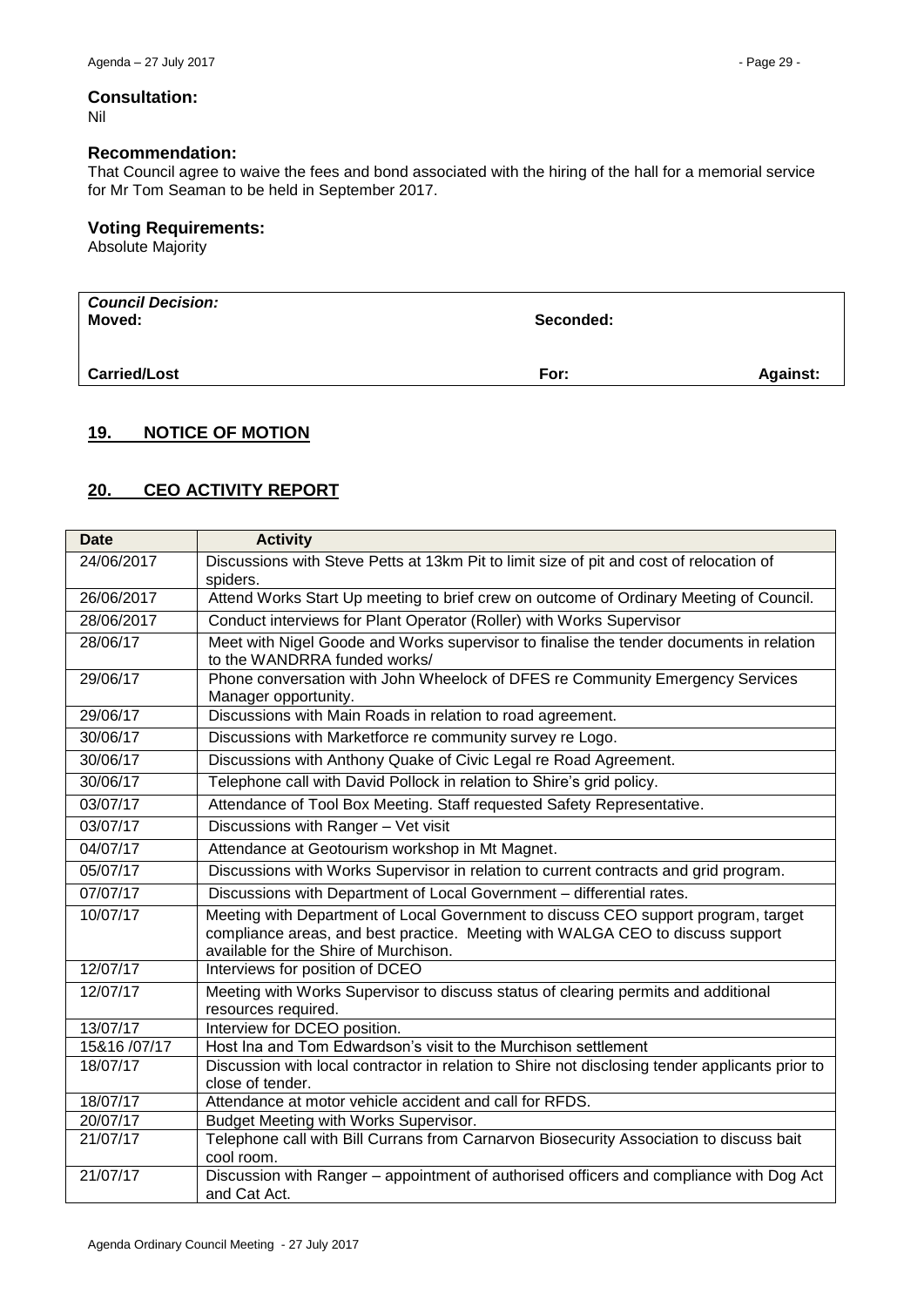### **Recommendation:**

That the CEO's Activity Report be accepted.

### **Voting Requirements:**

Simple Majority

| <b>Council Decision:</b><br><b>Moved: Councillor</b> | Seconded: Councillor |                 |
|------------------------------------------------------|----------------------|-----------------|
| <b>Carried/Lost</b>                                  | For:                 | <b>Against:</b> |

# <span id="page-29-0"></span>**21. URGENT BUSINESS**

# <span id="page-29-1"></span>**22. ITEMS TO BE DISCUSSED BEHIND CLOSED DOORS**

Discuss two items pursuant to LGA s. 5.23 (2) (c) and (e) – 1. The appointment of a Deputy Chief Executive Officer and 2. Road Agreement – SKA Route

#### **Motion to close the meeting to the Public**

#### **Recommendation:**

That the meeting move behind closed doors to discuss two items pursuant to LGA s. 5.23 (2) (c) and (e)  $-1$ . The appointment of a Deputy Chief Executive Office and 2. Road Agreement – SKA Route.

#### **Voting Requirements**:

Simple Majority

<span id="page-29-2"></span>

| <b>Council Decision:</b><br><b>Moved: Councillor</b>        | <b>Seconded: Councillor</b> |                 |
|-------------------------------------------------------------|-----------------------------|-----------------|
| Carried/Lost:                                               | For:                        | <b>Against:</b> |
| <b>Employment of Deputy Chief Executive Officer</b><br>22.1 |                             |                 |
| <b>Council Decision:</b><br><b>Moved: Councillor</b>        | <b>Seconded: Councillor</b> |                 |
|                                                             |                             |                 |
| <b>Carried/Lost:</b>                                        | For:                        | <b>Against:</b> |
| Road Agreement - SKA Route<br>22.2                          |                             |                 |
| <b>Council Decision:</b>                                    |                             |                 |
| <b>Moved: Councillor</b>                                    | <b>Seconded: Councillor</b> |                 |
|                                                             |                             |                 |

<span id="page-29-3"></span>**Carried/Lost: For: Against:** 

### **Motion to open the meeting to the Public**